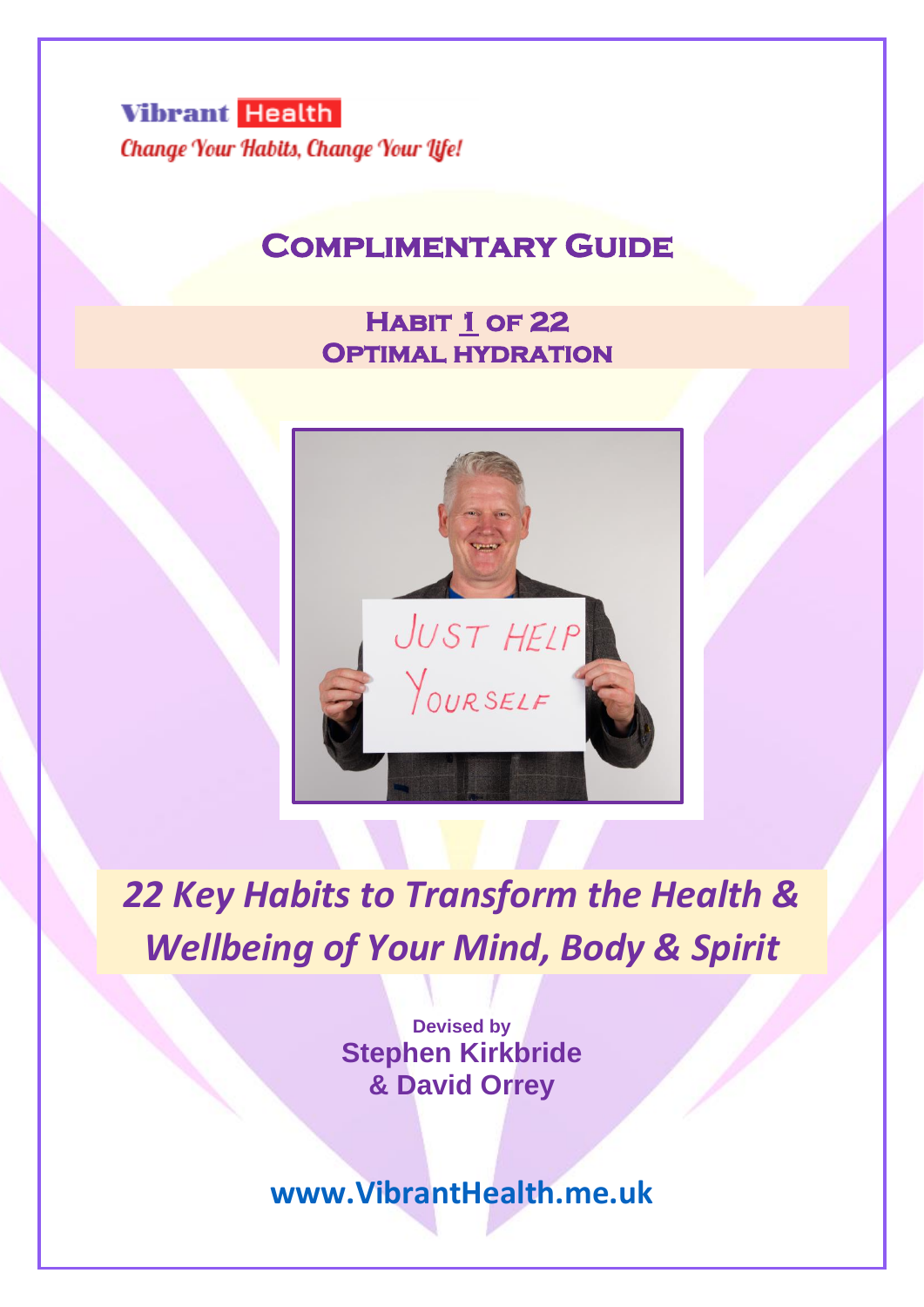# **Introduction**

### **With our compliments**

This complimentary guide contains habit 1 (of 22) from our Vibrant Health Programme.

The full plan is the culmination of thousands of hours of research, condensed into an easy-to-use format of simple daily habits.

Habit **1** is entitled ~ **Optimal Hydration**.

**This one is a game-changer**, it's the most important habit!

From combating ageing, aiding weight loss, eliminating pains/allergies, becoming more energised and focused, this habit is absolutely essential for good health and vitality.

**This habit alone, will make a significant difference to your health & wellbeing!**

We sincerely hope you get lots of value from this information and start using it immediately.

On behalf of myself and David, we wish you the very best of future health & happiness,

# *Stephen Kirkbride*

Health & Wellness Mentor, Nutritionist, Healer, Psychic Medium and Numerologist.



This is **David** btw

#### Disclaimer

own research prior to adopting any of the suggestions and consult a medical, health or competent professional if in doubt All the information and recommended action steps provided in this publication are with the sincerest intentions to genuinely help and inspire you to enhance your health and general wellbeing. It is the culmination of thousands of hours of research into published medical studies and health/wellness/success related publications. The authors accept no liability for the results of any actions the reader takes following the information contained within. We strongly advise you to do your with any aspect of it.

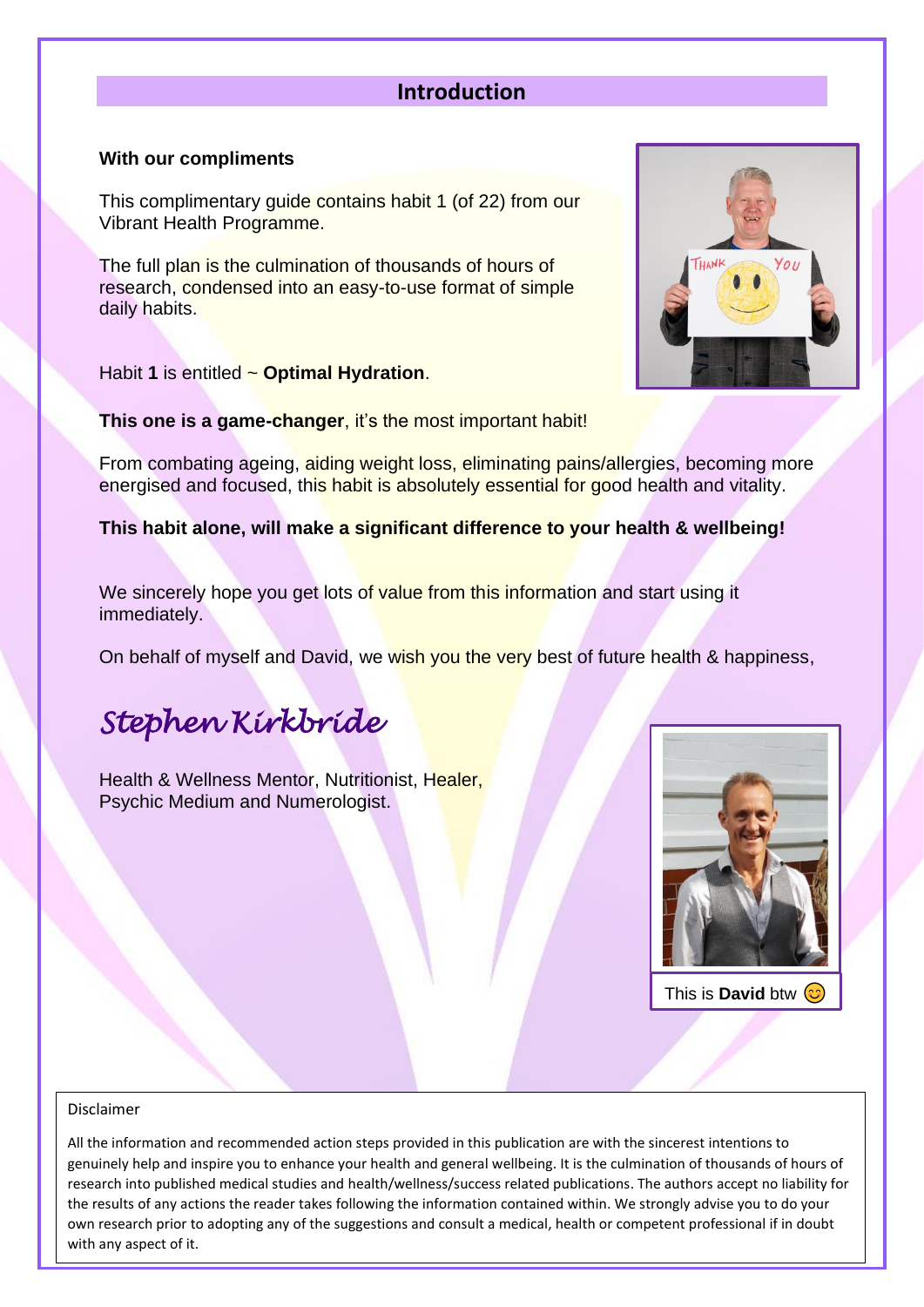| <b>Preliminary Info</b>                                 |                |
|---------------------------------------------------------|----------------|
| <b>Understanding What You Are</b>                       | $\overline{a}$ |
|                                                         |                |
| <b>Adopting the Right Mindset</b>                       | $\overline{z}$ |
| <b>Complete Health &amp; Wellbeing Models 1 &amp; 2</b> | 8              |
|                                                         |                |
| How to Get the Most from this Programme                 | 13             |
|                                                         |                |
| <b>Your Complimentary Habit</b>                         |                |
|                                                         |                |
| Habit No 1 ~ Optimal Hydration                          | 15             |
|                                                         |                |
| <b>Useful Info/Aids (for ease of printing off)</b>      |                |
|                                                         |                |
| <b>Snapshot of the Full Programme (other 21 habits)</b> | 20             |
|                                                         |                |
| <b>The Rules for Being Human</b>                        | 21             |
|                                                         |                |
| <b>Complete Health &amp; Wellbeing Model</b>            | 22             |
|                                                         |                |
|                                                         |                |



**Essential Programme ~ Habit 1 ~ Page 3 [www.VibrantHealth.me.uk](https://www.vibranthealth.me.uk/essential-plan)**

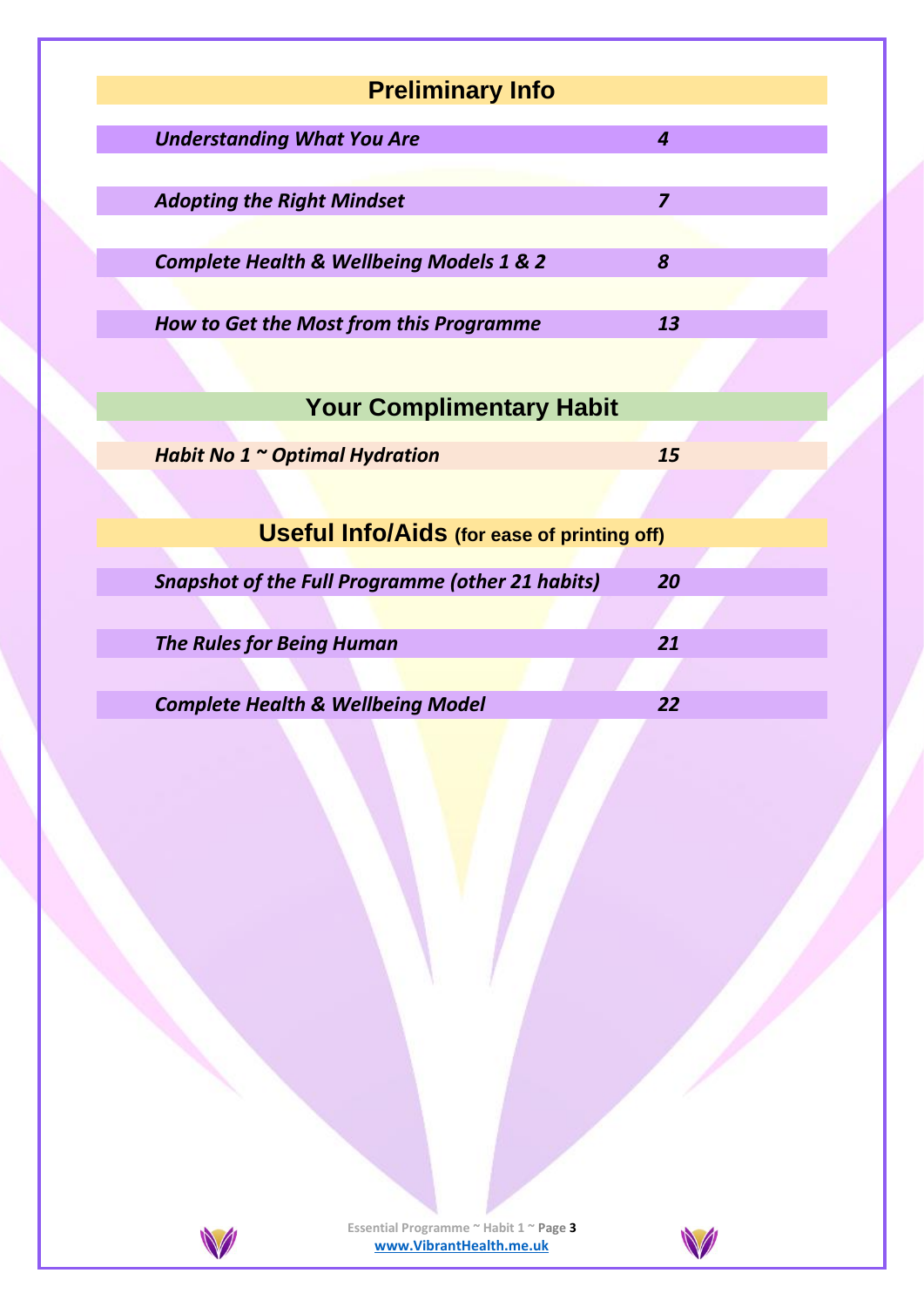# **Understanding What You Are?**

**This section is crucial to help you get the most from the programme by understanding what you really are (energetically).**

The complimentary habit information starts on page 15; however, we highly recommend you read the preliminary sections (pages  $4 - 13$ ) to fully understand the 'bigger health picture' to get the most out of this guide.

### **Spiritual beings**

You may or may not know that you, me, and every other human on the planet are magnificent spiritual beings having a series of human experiences.

### **Why, you may ask?**

In a phrase… **'soul evolution'**. You like everyone else, chose to be the person you are, along with the path you are currently on in this lifetime, as you knew it would present you with the lessons and challenges that your soul needs to allow it to evolve further.

Most people at this point usually say to me *"If I had a choice, I'm pretty sure I wouldn't have chosen this body and this life!"*

I can assure you that you and everyone else, consciously chose (whilst in the spiritual realm) their current life before they were born. Now unless you are drawn towards the study of spiritual or philosophical pursuits, the chances are you could easily think life is just random and a one off.

To help you put things into perspective, here's a brilliant bit of wisdom entitled 'the rules for being human'…

### *1. You will receive a body.*

*You may like it or hate it, but it will be yours for life.*

#### *2. You will learn lessons.*

*Life is a constant learning experience and everyday provides opportunities to learn lessons.* 

#### *3. There are no mistakes, only lessons.*

*Your development towards wisdom is a process of experimentation, trial, and error. Compassion is the remedy for harsh judgement of ourselves and others. Forgiveness is not only divine, it's also 'the act of erasing an emotional debt'.*

#### *4. A lesson is repeated until learned.*

*A lesson will be presented to you in various forms until you have learned it. What manifests as problems, challenges, irritations, and frustrations are more lessons? They will repeat until you learn them, then you go on to the next lesson. To blame anyone or anything else for your misfortune is an escape and a denial; only you are responsible for you and what happens to you.*



**Essential Programme ~ Habit 1 ~ Page 4 [www.VibrantHealth.me.uk](https://www.vibranthealth.me.uk/essential-plan)**

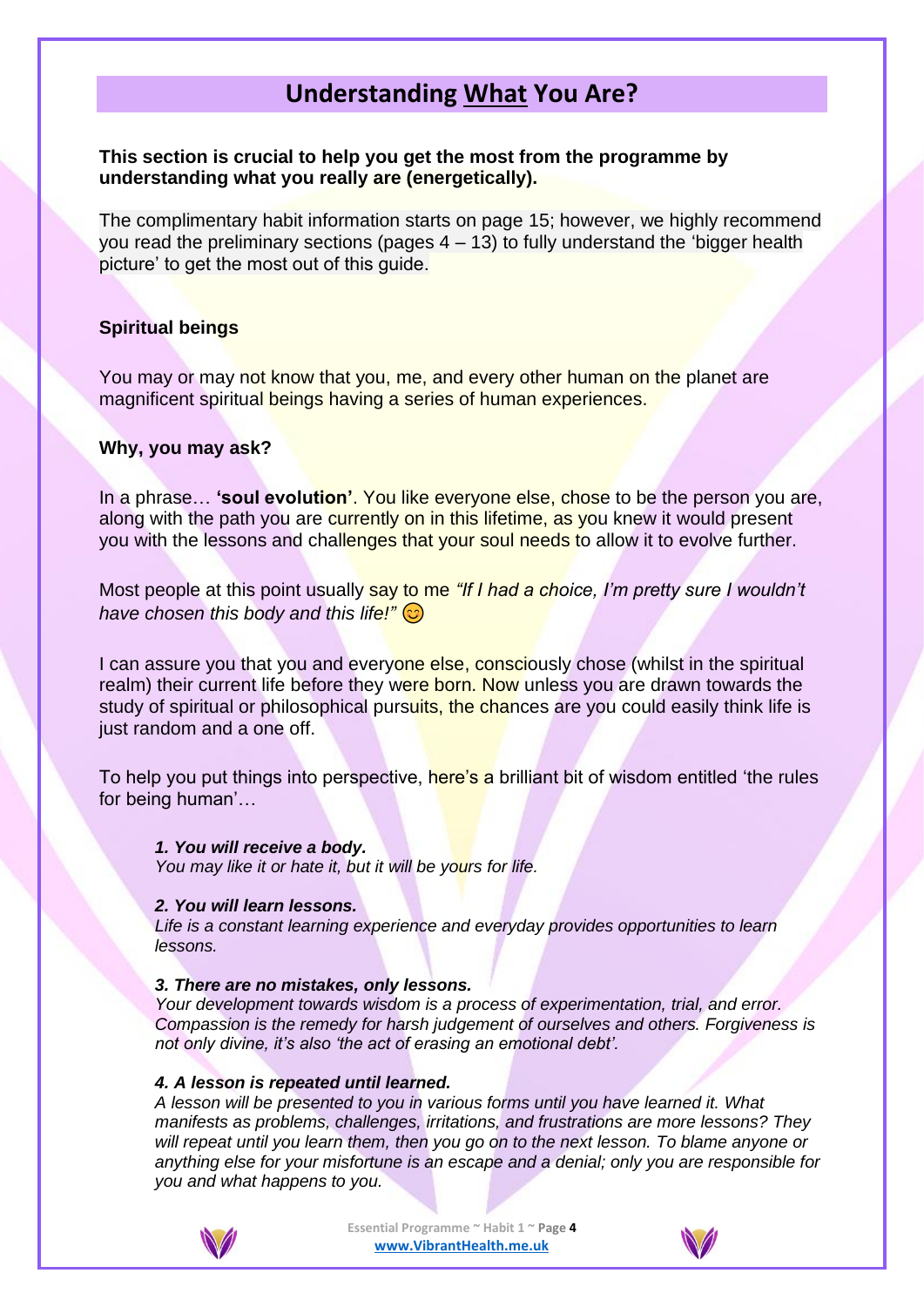#### *5. Learning lessons does not end.*

*While you are alive, there are always lessons to be learned. Surrender to the rhythm of life, don't struggle against it. Be humble enough to always acknowledge your weaknesses and be flexible enough to adapt from what you've been accustomed to.*

### *6. "There" is no better than "here."*

*When your "there" has become a "here", you will simply obtain another "there" that will again look better than "here."*

### *7. Others are merely mirrors of you.*

*You cannot love or hate something about another person unless it reflects something you love or hate about yourself. Be tolerant; accept others as they are and strive for clarity and self-awareness. Strive to truly understand and have an objective perception of your own self, your thoughts, and feelings.*

#### *8. What you make of your life is up to you.*

*You have all the tools and resources you need. What you do with them is up to you. Take responsibility for yourself. Learn to let go when you cannot change things. Don't get angry about things.*

### *9. Life is exactly what you think it is.*

*You create a life that matches your beliefs and expectations. You get what you think*  about and dwell on most of the time, it is a precise universal law called the 'Law of *Attraction'.*

### *10. Your answers lie inside you.*

*The answers to life's questions lie inside you. All you need to do is trust your instincts and your innermost feelings, whether you hear them as a little voice or a flash of inspiration.* 

*11. You will likely forget all this…but you can remember it whenever you want .*

These universal truths apply to every single human being and are a wonderful little guidance system to keep reminding us of who we are and how it (life) works.

We have also added it to the annex at the end as a single page if you wanted to print it off and have it as a regular reminder of the rules of life!

Let's go deeper…

### **Everything is just energy**

Here's a little bit of science which is also important to understand (to lead us into the health stuff); everything in the universe is just energy vibrating at a certain frequency and that includes us as human beings.

Although the body you are sat in, appears to be physical flesh and blood (we are actually 70% - 75% water), if you viewed it under a powerful enough microscope you would see at a certain level, you are simply trillions of atoms vibrating.



**Essential Programme ~ Habit 1 ~ Page 5 [www.VibrantHealth.me.uk](https://www.vibranthealth.me.uk/essential-plan)**

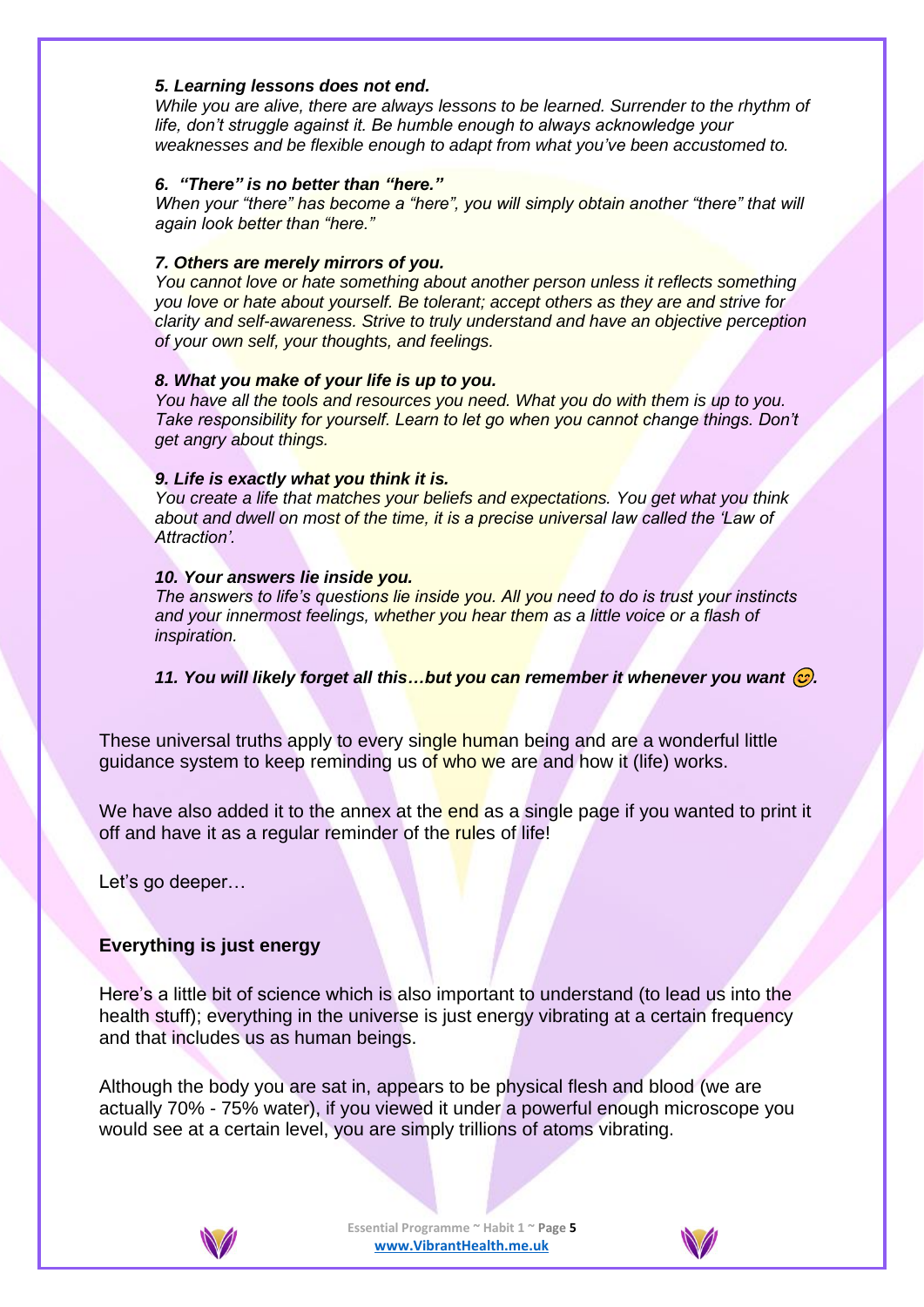Away from the microscope, you appear to be solid. This is the same with any seemingly solid object, it too is just vibrating atoms that give the appearance of solidity to our senses.

### **We are all born as high vibrational beings**

When we are born, we have the pureness and high vibrations of a new body and soul just beginning its journey. This is the beauty of nature and evolution at work and if you were to measure the frequency, it would be very high indeed.

This is why we are all energetically drawn to new-born babies and small children because they are in a state of high vibration. It is the same for young animals, think puppies or kittens, they're adorable.

You could say every birth is a miracle of nature as each new-born has gone through a natural gestation and incubation period before entering the world independently.

### **Homeostasis**

This high vibrational, optimal state is known as homeostasis, it is the default healthy setting of the body. As long as we have decent habits and generally nourish the body, it should stay in the high vibrational state of homeostasis.

Unfortunately, the vibrational state starts to diminish if we're not careful  $\langle \cdot \rangle$ .

### **The PROBLEM….**

### *Modern day life is slowly poisoning us (if we allow it)!*

Whether we like it or not, modern life in the western world particularly, is not conducive to good health, we're negatively bombarded from many directions which starts to lower our vibration and vitality.

The list is long but here are the common ones:

Processed food Food additives (MSG, High fructose corn syrup, aspartame) EMF radiation (Wi-Fi, smart metres, devices) Air pollution Anxiety/Stress/Fear/Negativity/Guilt/Shame Vaccinations Prescription medication

Each element above has the effect of lowering your vibration and subsequently your health and vitality.

Making a conscious effort to reduce these effects and adopt habits to raise your vibration is the key. More importantly, all the good habits we're suggesting you do, will help do this for you  $\odot$ .



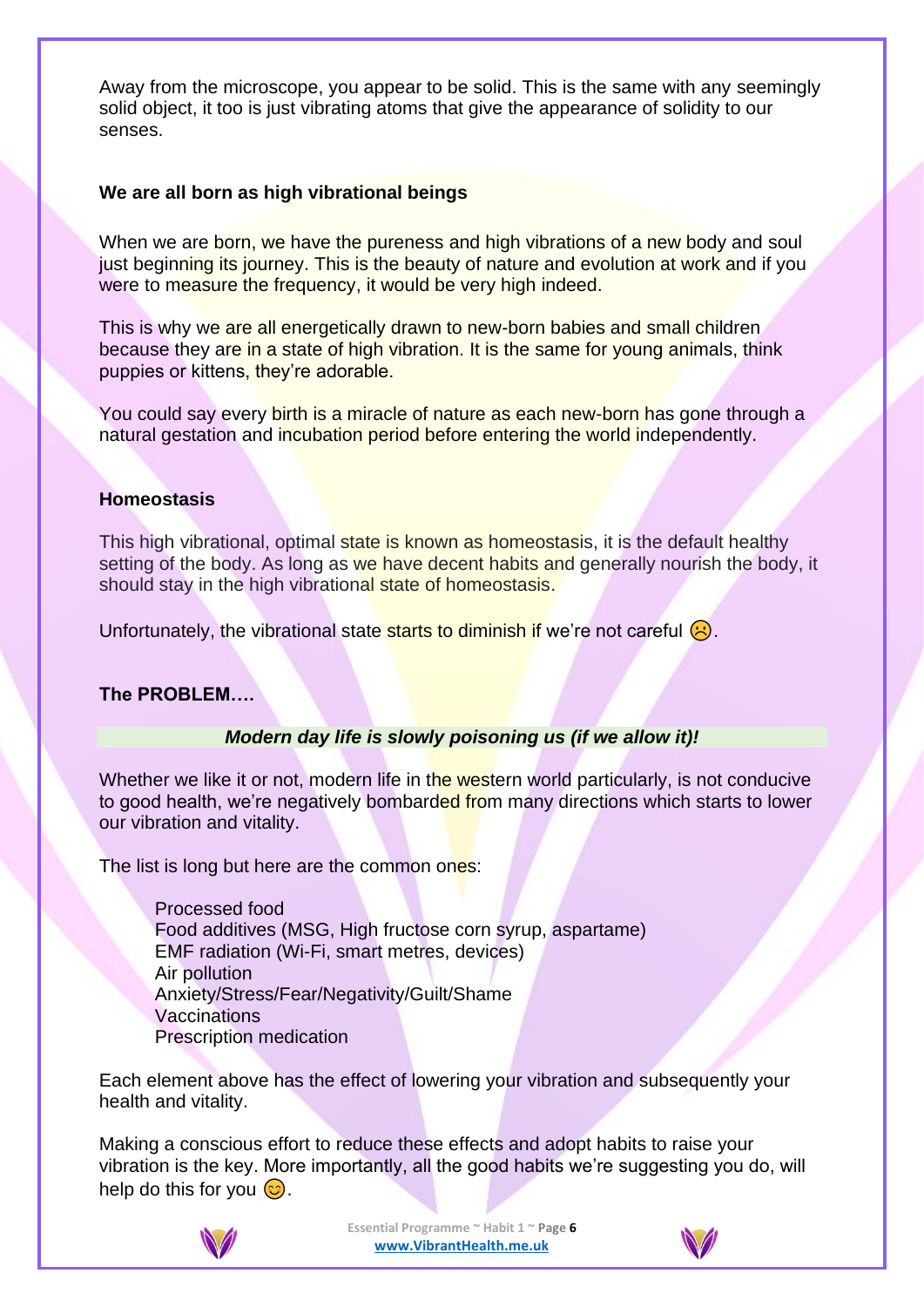### **You could also join a tribe for this!**

If we all lived in the wild like indigenous people do, we wouldn't need to give health a second thought as we'd instinctively live-in harmony with our surroundings. We'd only ingest natural foods and be away from vibrational lowering foods, devices, and environments.

Tribes people just don't suffer from every day stress/fear/anxiety…hmmm!

### **Solution**

As we're living in the modern world with many things lowering our natural vibration (which has the potential to lead to multiple potential health problems), we can mitigate this by adopting the right actions which naturally raise our vibration and health.

And we simply do this until these actions become fixed habits, then it's plain sailing  $\odot$ 

# **Adopting the Right Mindset**

Good health is **always** your number 1 priority in life!

### **Here's why….**

When David and I are giving health presentations, we ask the audience if they could have anything they want (and money is no object), what would they choose?

We usually get replies such as, a large mansion, a super yacht, huge log cabin in the woods, handsome rich partner etc.

We then point out that to fully enjoy any of it, the most important thing of all is to have good health. Of course, you can still have some enjoyment whilst in poor health but to fully enjoy anything in life, being in good health is essential and why it is your number 1 goal in life.

> When your health is good, you feel good, your life flows much easier and everything is more enjoyable  $\odot$

As my spirit guide Qual says, **"What does your wealth look like, without your health?"** to emphasise the importance of prioritising your health.

# **Formula 1 racing car analogy!**

I want you to start thinking of your body as though you were operating a highperformance formula 1 racing car.



**Essential Programme ~ Habit 1 ~ Page 7 [www.VibrantHealth.me.uk](https://www.vibranthealth.me.uk/essential-plan)**

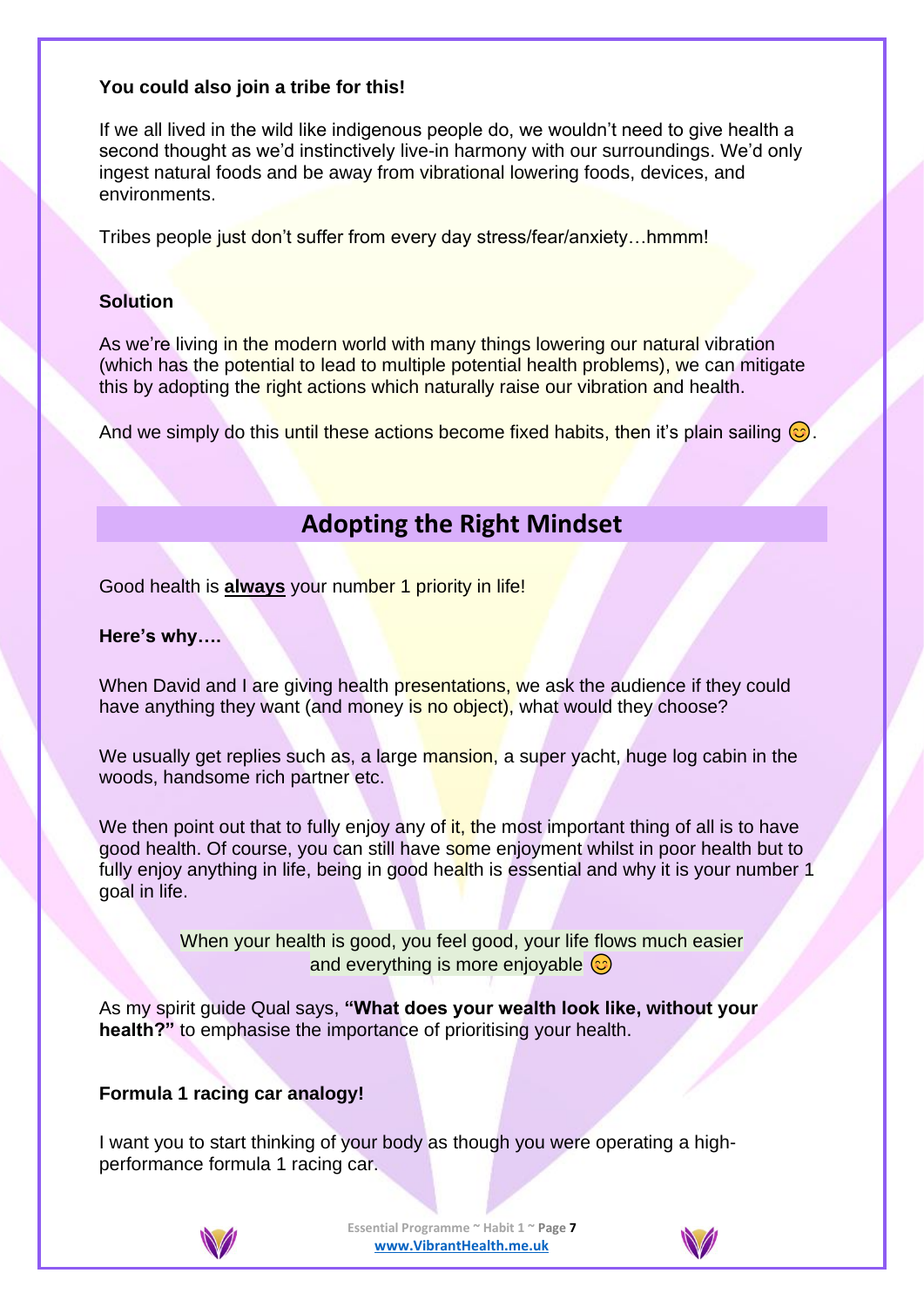- $\triangleright$  To get the best performance out of it you would only put in quality petrol, oils, and lubricants.
- ➢ You would make sure you understood how to get the best out of it and drive it accordingly.
- ➢ You would only drive it in suitable environments and take special care of it to make sure it always operates with a high performance. You would look after it!

As busy humans, we tend to put any old petrol in it (junk food), never really bother to read the manual to fully understand how it works (life is far too busy!) and we don't really pay much attention to it, until something starts to go wrong (Dr will fix it with a prescription!).

That tends to be the reality of modern life for a lot of people  $\langle \cdot \rangle$ !

# **Let's talk about FEELING GOOD**

We've established that good health is always your number 1 priority in life.

A natural consequence of good general health and wellbeing is **feeling good**. When you feel good, positive, and happy, your vibration rises, and life becomes much easier and that's what this whole programme is about.

Each habit will incrementally raise the vibration of your body each time you do it. You will feel good each time you do a recommended action, sometimes its subtle, sometimes it's obvious, sometimes it's exhilarating, as you'll see  $\odot$ .

There'll be a combination of physical, emotional, and psychological wellbeing benefits. The more you do them, the better it is for your general health and the better you'll feel good.

# **Complete Health & Wellbeing Models 1 & 2 - IMPORTANT**

When it comes to health and wellbeing, most people predominantly associate it with their physical body and their mental state of mind.

Our own philosophy is that we actually have **8 specific areas of health** (YES 8!) which we all need to continually nurture for complete health and wellbeing.

We use 3 visual images (models) to help you understand how it all fits together, here are the first 2;

### **Model 1 ~ Your 8 Health Buckets**

The image on the following page is our own model that represents the 8 areas, each area is depicted by a bucket that has a very small but continual leak at the bottom.



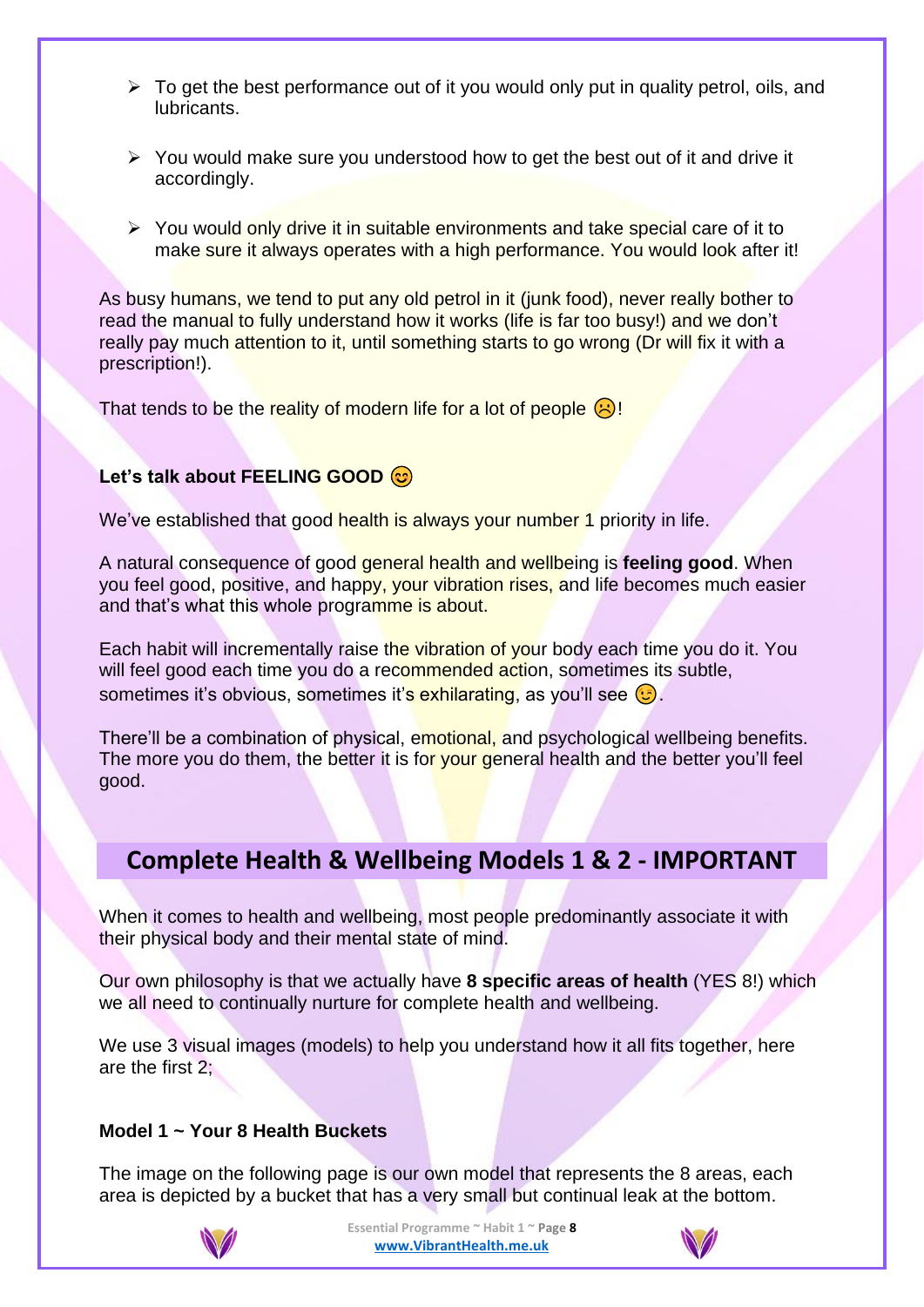*It's obviously metaphorical, working on the basis that each bucket holds the water that lubricates and makes each of your 8 key areas run smoothly and healthily. However, each bucket slowly leaks and will eventually drain dry if neglected.*

*You job is to continually pay attention and nurture all 8 areas (i.e. keep topping up with water) using the recommended actions/habits, to maintain good health and wellbeing.*

*If you neglect any bucket(s), a part, or parts of you will eventually be running on empty and potentially start to create health problems/issues.*

Each of the recommended habits in this programme enhances at least 1 primary bucket and also enhances multiple secondary buckets.

We'll point this out within each habit, so you fully understand the combined benefit for each action/habit that we recommend.

We'll also add the '8 Health Buckets' image below to the index at the end of this manual so you can print off as a visual reminder (highly recommended) if you wish.

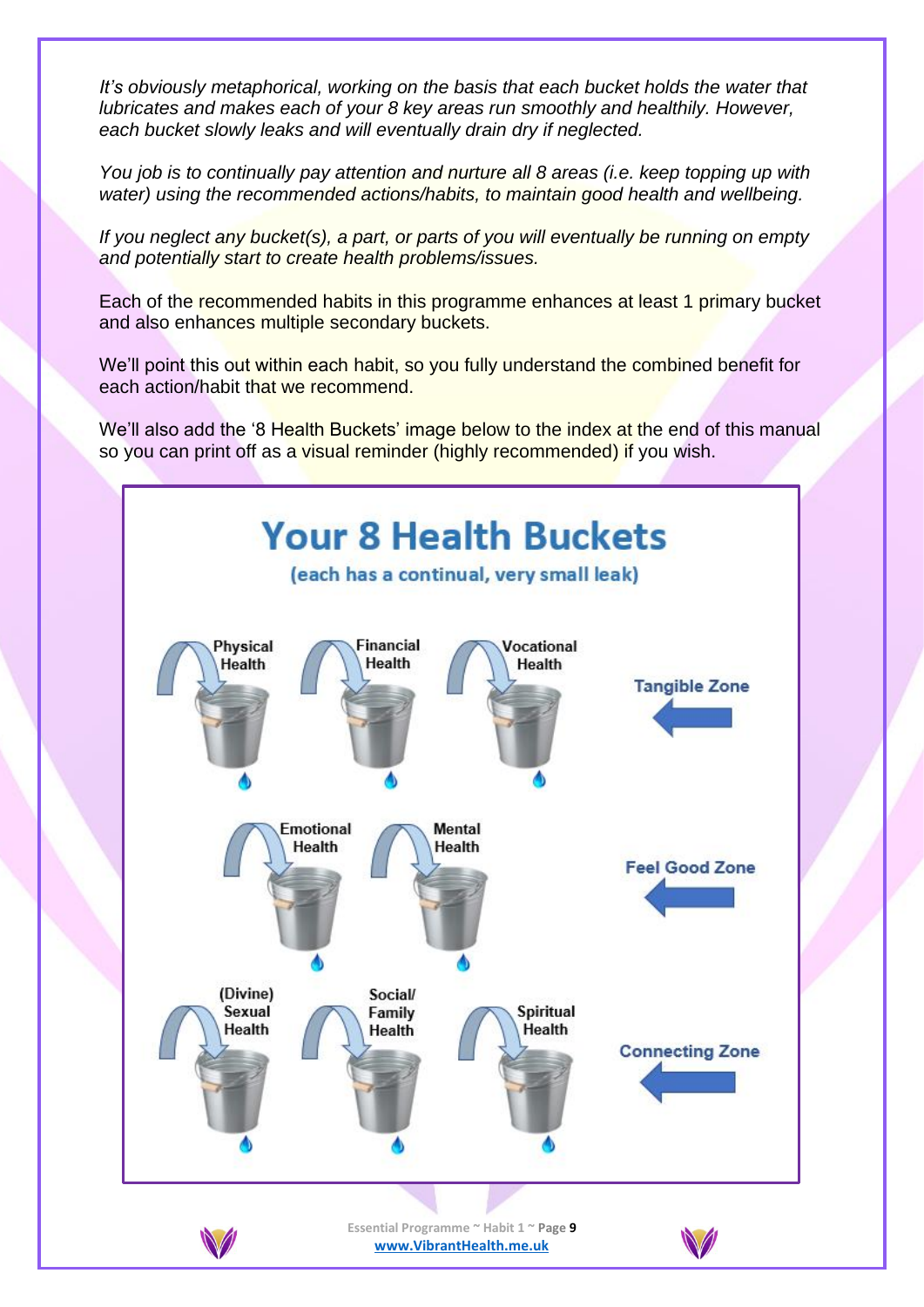Let's delve further into each bucket and zone…

**The Tangible Zone** (these are external to a degree, and what others can see)

- 1. **Physical health**  $\sim$  the most obvious one, all the essential habits  $(1 11)$  will help you take very good care of this.
- 2. **Financial health** ~ we only touch on this one directly with 1 habit (habit 22). It is obviously very important to nurture and look after your finances as we all live in world where we need money to live and thrive.
- 3. **Vocational health** ~ this is very important indeed, yet so often neglected. It can be your occupation and/or your passion(s) related to your highest values (habit 15 will help you establish your values). Your true vocation in life is what your soul longs to do, an inner urge and therefore it has a strong connection to your spiritual health. If you are doing what truly inspires you in accordance with your highest values, that is your main spiritual path in this lifetime.

It is important that what you do as your vocation (could be main job, secondary business, or hobby) gives you fulfilment, otherwise you can end up suppressing your life away, if you are just doing it for the money. If you are not fulfilled with your main job, you need to look at moving towards a vocation (you can start it part-time) that you would love to do, which is in accordance with your highest values.

It may take some time and planning (baby steps at first) to get there, but it will fill you with energy, enthusiasm, and joy when you align this part of you (neglecting this part is why so many people are lost and unfulfilled and dread Monday mornings!). When you're in tune with your vocational health, your emotional and mental wellbeing and fulfilment, will go through the roof  $\odot$ .

**The Feel-Good Zone** (The most important zone, the heart **v** of the operation, when you nurture and balance these 2 areas, you will **feel very good** about yourself and that is the number one aim of this whole programme).

- 4. **Emotional health** ~ this is how you feel at any given time and is the most important bucket of all 8. Every single one of the 22 habits will enhance your emotional health and make you feel that little bit better each time you do it. Habits 13, 14, 16, 17, 18, 19 & 20 are specifically designed to build your emotional health. With practise, they will get you feeling good all the time and that's when the magic happens  $\odot$ .
- **5. Mental health** ~ this is how you internally see yourself and affects your confidence, self-esteem, and self-worth. It is the second most important bucket after emotional health and positively links to all 22 habits. Similar to emotional health above, habits 12, 13, 14, 16, 17, 18, 19 & 20 are specifically designed to build your self-image and confidence and make you feel really good about yourself.

When your **emotional and mental health** are in great shape, everything else will fall into place much more easily.



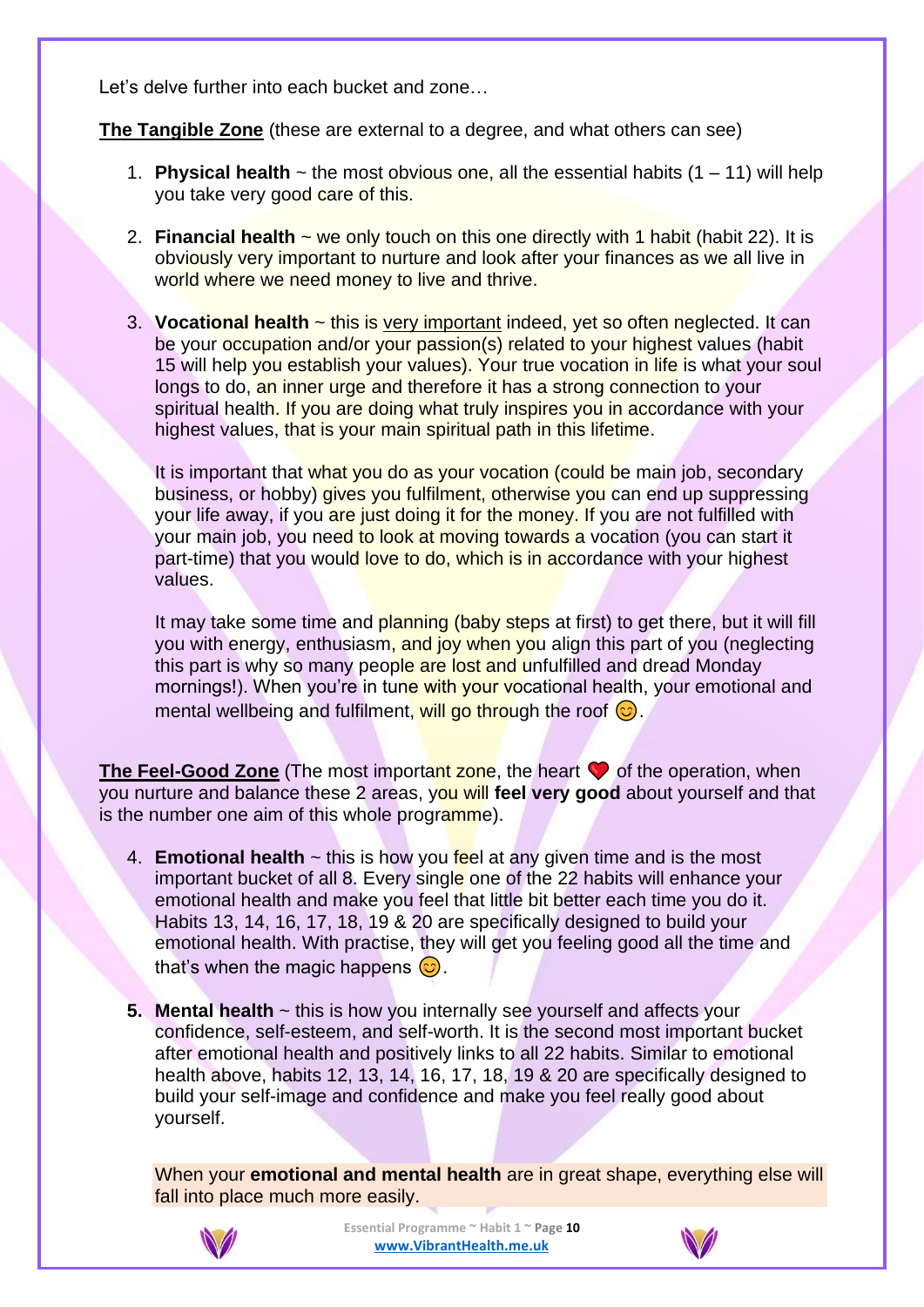**The Connecting Zone** (as humans, we intuitively want and need to connect with others).

- 6. **Divine Sexual health** ~ this one isn't exclusively about sex with a partner, it applies to everyone and is about connecting to your divine creative power released through orgasm. It is about tapping into the glorious elixir of life and bathing in the divine life nourishing energy that creates everything in the universe. It is highly recommended to connect regularly with it (regardless of if you are in a relationship or not), habit 11 will help you fully understand and take care of this. You'll learn how it relates to the Emotional Vibration Chart (model 2) in a significant way.
- 7. **Social/Family health** ~ We all have a deep human need to feel wanted and accepted by other humans. Having a social circle of friends, work associates, like minded advocates and close family bonds are all important for your mental and emotional wellbeing. It is important to regularly connect and nourish these relationships to feel complete as a human being. Habit 21 will help you with this.
- 8. **Spiritual Health** ~ As the saying goes "for what profits a man if he gains the whole world and loses his soul?" Understanding you are a spiritual being having a human experience and acknowledging/connecting with a higher power is very important indeed for your spiritual health and your integrity as a human being.

**Also**…to feel genuinely fulfilled with your life, your spiritual health needs continually nurturing. Having a higher purpose/vocation (in line with your highest values) with the intention of benefitting fellow human beings and advancing humanity in some way (no matter how big or small), is nourishing for your soul and spiritual health. Taking care of your spiritual health will also help to keep you grounded and more fulfilled, habits  $9, 12 - 15$  and  $17 - 21$  will help you with this.



# **Model 2 ~ Emotional Vibration Chart (aka Map of Consciousness)**

**[www.VibrantHealth.me.uk](https://www.vibranthealth.me.uk/essential-plan)**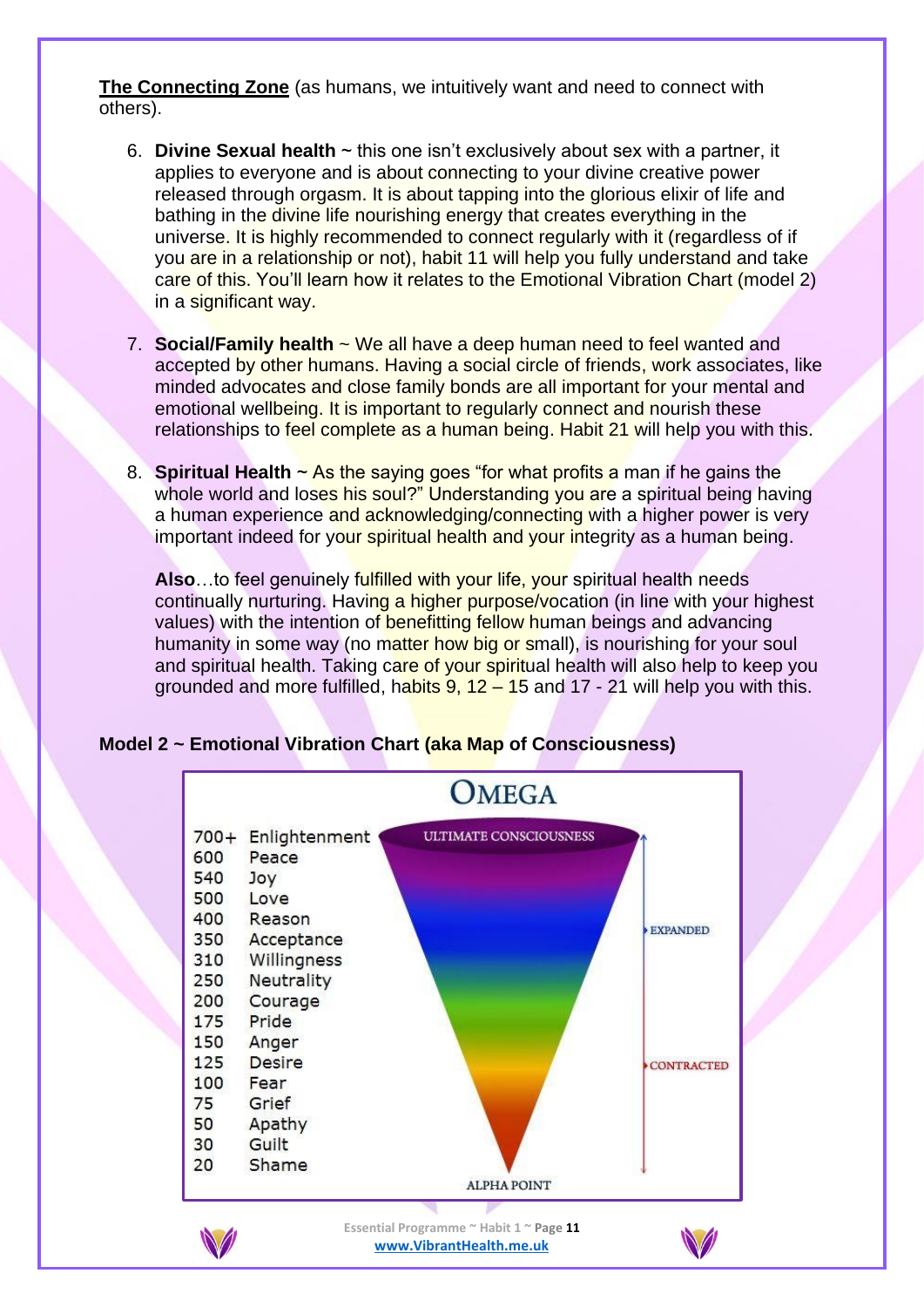This chart is courtesy of the late Dr David R Hawkins MD who through extensive testing and research has mapped the range of human consciousness.

It is officially known as the 'Map of Consciousness,' however we're going to refer to it as the **Emotional Vibrational Chart** simply because that is easier to relate to in terms of health and getting you to focus on the key aspects.

It maps the 17 levels of human consciousness (each labelled as an emotion) on a scale of  $1 - 1,000$  which represents the levels of energetic vibration connected to the level of consciousness of each of the emotions.

You can see that the really good emotions of love, joy and peace are at the higher vibrational end of the scale and as we all know, feel really good. **That's where we all want to be!**

Conversely, fear, grief, and guilt etc, are at the lower end of the chart and don't feel so good to experience.

### *Important distinction…*

We can all pretty much experience the whole range of emotions briefly from time to time. For example: we can be deliriously happy or really angry, these are fleeting short term emotional experiences.

However, underlying all of this, we each have an average vibration calibrating somewhere between  $0 - 1,000$ . Dr Hawkins established that around 75% of the world's population is below 200 and only a small handful of people (less than 20) are above 600. Quite surprising!

There have been just a small number who have calibrated at the very top of the scale (enlightenment), here's 3 you may have heard of Jesus, Buddha, Krishna!

Instead of using the phrase average vibration, let's call it **resting vibration**.

The most important aspect of all ~ **the higher your resting vibration, the better you naturally feel!**

Now, it is quite obvious looking at the chart, if you have a higher resting vibration of say love (500) you are generally going to feel much better than if you had a resting vibration of anger (150).

This whole programme is devised to incrementally raise your vibration through all the actions/habits to continually move you up the scale.

Although on the surface you could be mistaken for thinking this is just a health and wellbeing programme, it's actually a feel-good programme as the repeated actions/habits are designed to push you up that chart so you vibrate higher and naturally feel better  $\odot$ .

The higher your vibration, the more conducive the energetic environment for the cells of your body.



**Essential Programme ~ Habit 1 ~ Page 12 [www.VibrantHealth.me.uk](https://www.vibranthealth.me.uk/essential-plan)**

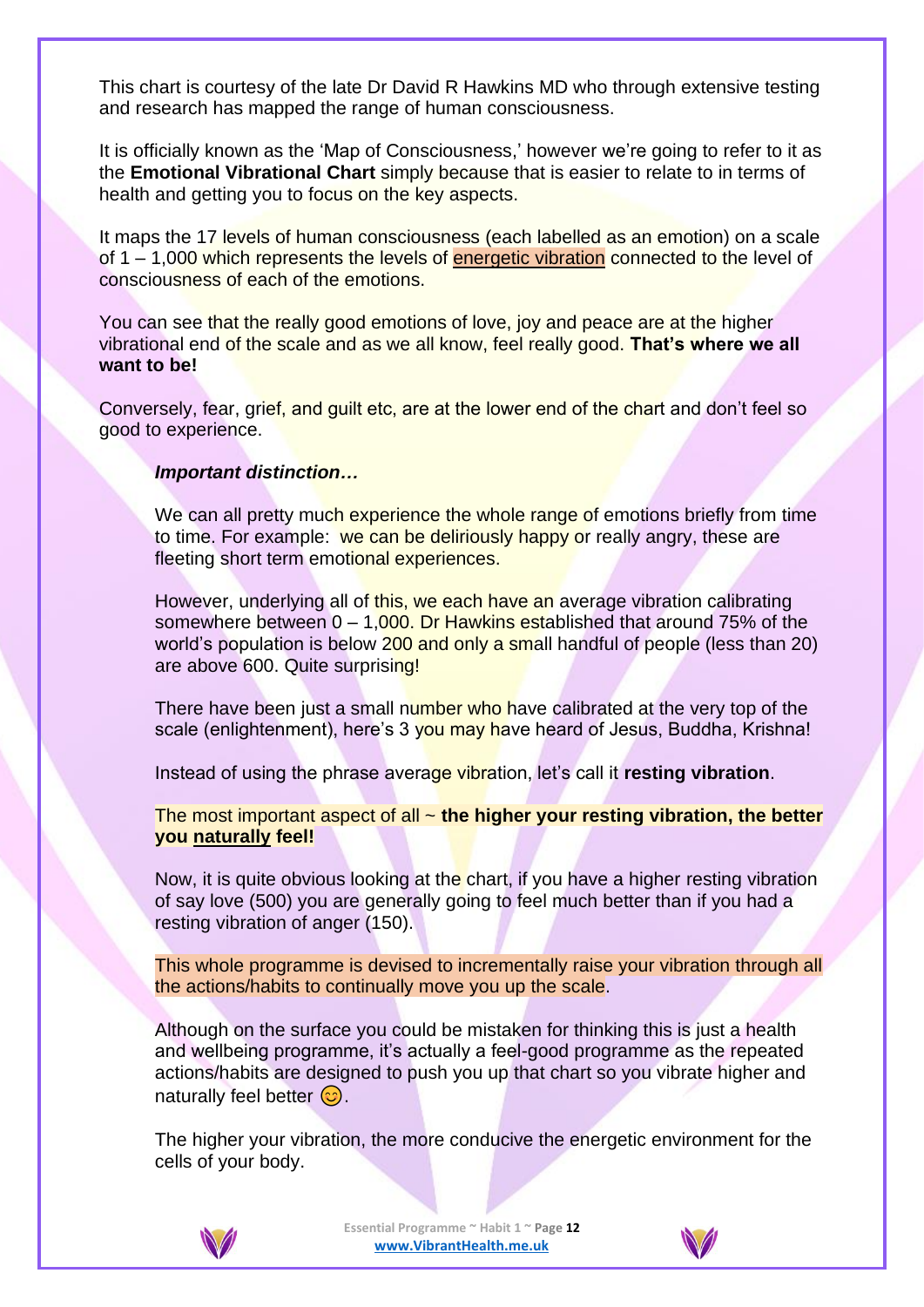### *Key note:*

You cannot make big leaps in your resting vibration, for example: you cannot just go from say anger to love quickly, you can experience them as individual emotions in quick succession, but you have to go through each level in turn.

The chart is for your intellectual understanding, **your job is to simply focus on the recommended actions and mindset** with each habit as they will incrementally raise your vibration, slowly but surely.

And, more importantly, this isn't a quick fix, it's an incremental action programme for your lifetime (or until even better information is discovered and supersedes any aspect), hence why we want to help you install them as fixed habits.

### **Please burn this into your brain**

It's your thoughts and corresponding feelings that are the driver with all of this as they **emit an energy field which affects everything around you**.

You attract whatever is vibrating on the level you're vibrating at, so **the higher up you get** on the chart (ideally love, joy and peace), **the better the circumstances and events you experience** and most importantly, **the better you feel!**

# **How to Get the Most from this Habit**

David and I created this programme as a 2-step process to learn each habit;

- 1. First step, **learning**: the information on the habit is to educate you on the importance to your health and **why** you should adopt it.
- 2. Second step, **doing**: you then know exactly **what** and **how** to do it, until it becomes a deeply ingrained habit.

Hopefully, you'll feel inspired to do the recommended actions until the habit becomes fixed and subsequently automatic for you  $\odot$ .

### **It just takes a bit of discipline first**

The best definition of discipline I have heard is 'giving yourself a command and following it.'

The difference between discipline and habit is this;

**Discipline** is making decisions and taking actions using your **conscious mind**.

**Habit** is carrying out actions using your **subconscious mind** as you no longer have to think about it, you just do it.



**Essential Programme ~ Habit 1 ~ Page 13 [www.VibrantHealth.me.uk](https://www.vibranthealth.me.uk/essential-plan)**

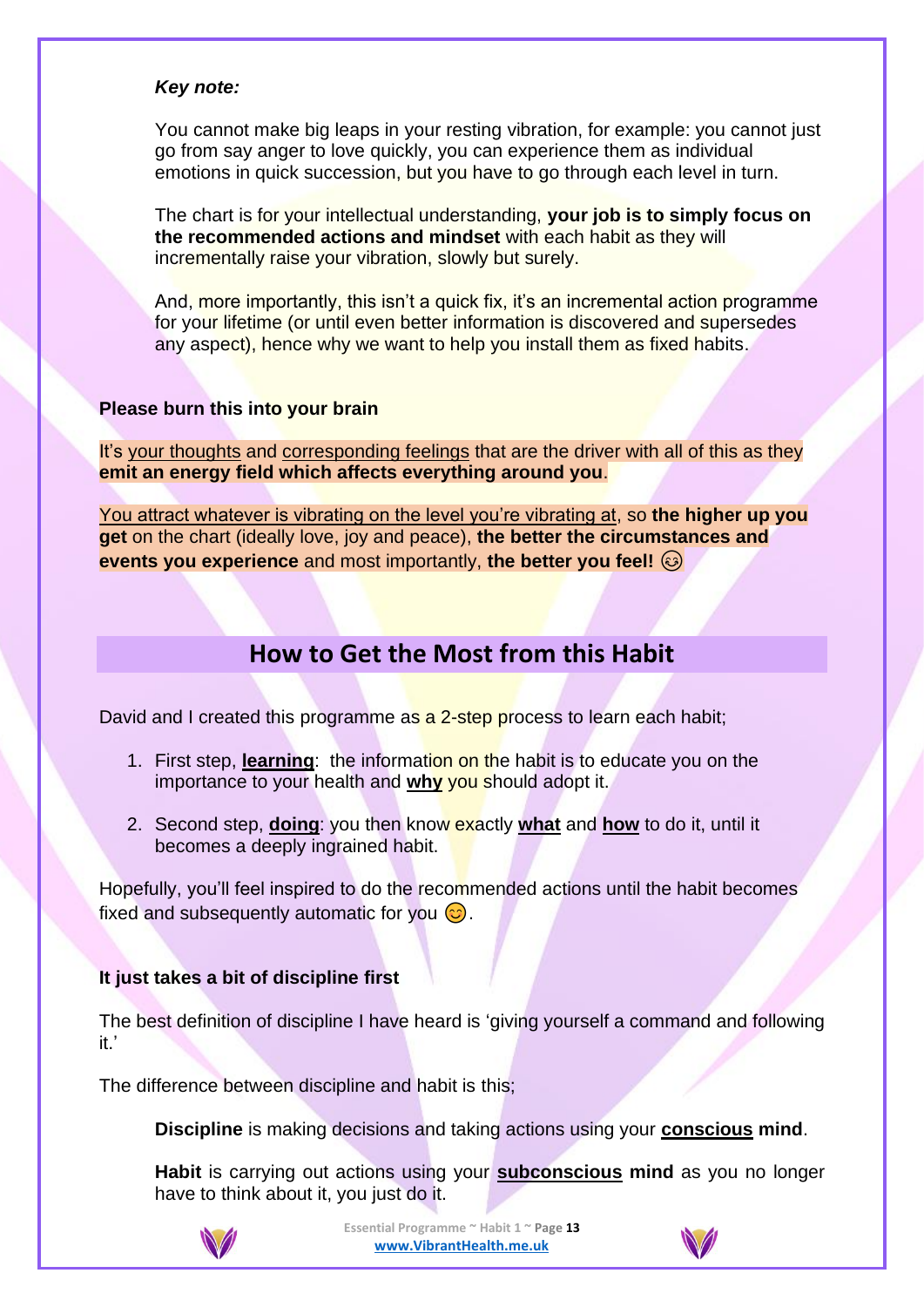So, once you have learned and understood the benefits of each individual habit, you just need a bit of discipline to carry them out daily until they become a fixed habit.

…and voila  $\odot$ !

### **Habits**

**We are all creatures of habit** as this is how the unconscious mind operates when we repeat an action enough times.

Scientifically speaking, every single thought or action creates an electrical impulse across the neural pathways of your brain to create what are known as synapses. By repeating specific thoughts or actions you strengthen the neural pathways/synapses until they reach a point where conscious attention is no longer required. It then becomes stored in your subconscious mind and body, as a fixed habit.

If you repeat an action long enough the brain will naturally and unconsciously want to keep doing it and that is the plan!

### **Only 66 days needed!**

There is a lot of talk about a habit becoming fixed after just 21 days, but recent scientific studies show it takes 66 days to fully ingrain a habit subconsciously.

David and I do 'earthing' (habit No 2) every single morning whatever the weather, we have done it for that long (several years) it would feel weird not doing it.

The first week or two is where the most discipline is required. After 66 days, you will have done it that many times, it will feel like the most natural thing in the world. It will be like getting dressed or brushing your teeth, you don't have to think about it, you just do it.

**So, are you ready to get going?**



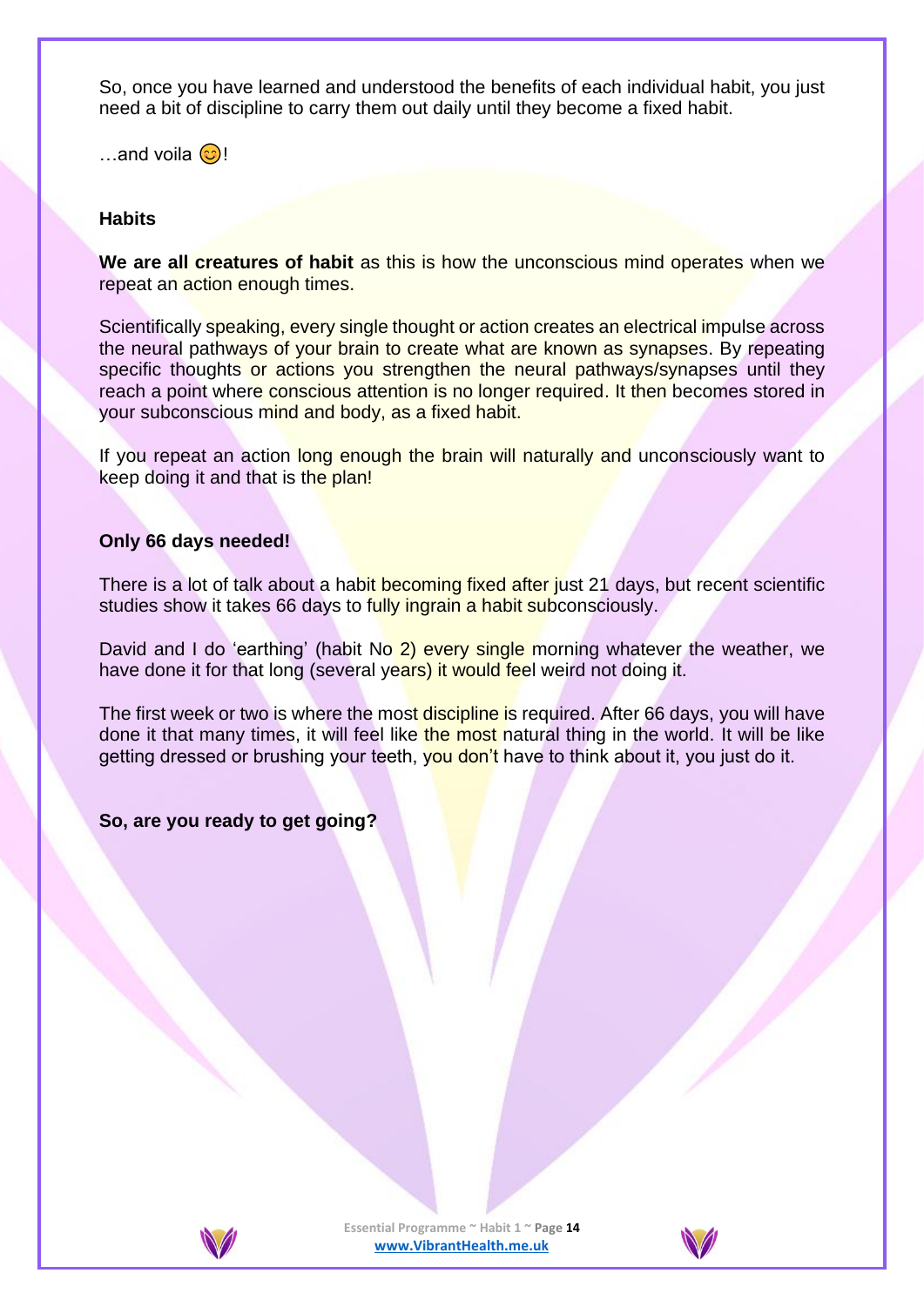# **Habit No 1 ~ Optimal Hydration**

*"All the 22 habits will boost your health and vitality in a very positive way, However, this one is the most important, hence why its number 1."*



# **Optimal Hydration**

Why is this an essential habit?

You are made up of 70% - 75% water and pretty much all of your bodies systems and functions, particularly the cells, rely on good hydration. This habit, done well, has alleviated, and cured multiple ailments and conditions for countless people as they were simply the effect of a dehydrated body.

(n.b. I'll give you the links and references at the end of this section, so you can check them out for yourself if you want to).

### **Potential benefit**

This habit alone has the biggest potential to change your health and wellbeing significantly, within a very short space of time. It is very often the solution to beating fatigue, raising energy levels, helping with weight loss, making your skin glow, antiaging, healing multiple ailments, the list goes on!

So.... PLEASE PAY CLOSE ATTENTION  $\odot$ !

I often say to people "you wouldn't wash your car with coffee!" to make them focus on the fact that their body needs adequate daily hydration. This simply means drinking plenty of water and eating foods high in water content (highly recommended, you'll see why).

Copious amounts of coffee, tea, fruit juices, fizzy drinks and alcohol all have a dehydrating effect so **do not** count towards hydration.

### **Back to basics**

Your body is made up of around 75% water when you're born which reduces a little as you age, but nevertheless a large part of you is water.



**Essential Programme ~ Habit 1 ~ Page 15 [www.VibrantHealth.me.uk](https://www.vibranthealth.me.uk/essential-plan)**

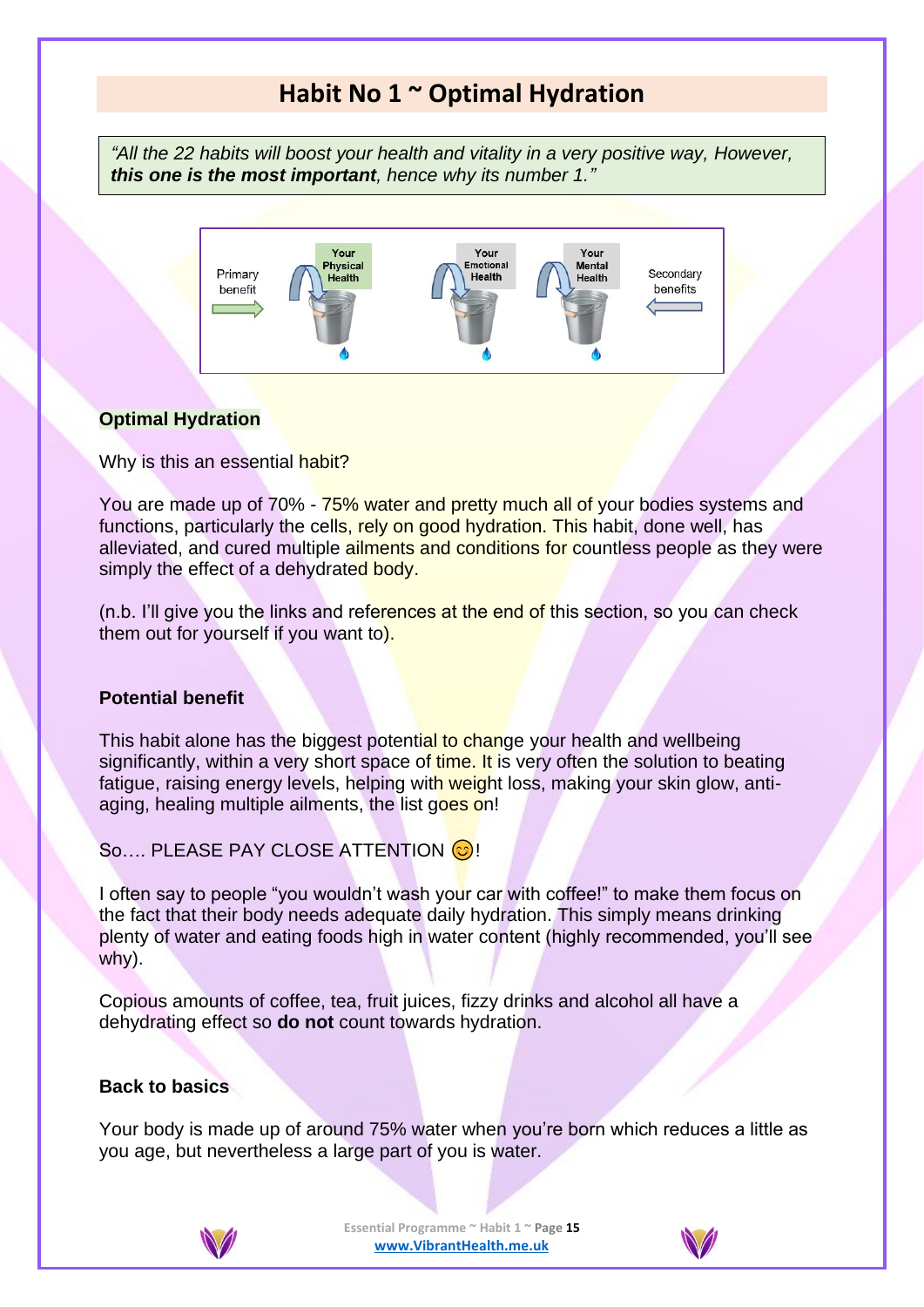Your body is designed to function in a well hydrated state to provide optimum health and vitality for you. All your body's cells need regular hydration to operate all of your bodily systems and functions in an efficient way.

If your body is dehydrated, the systems start to struggle which manifests as a myriad of ailments and conditions as the cells cry out for water.

### **Quick story…**

We're all creatures of habit, I know one lady who woke every morning and drank a cup of coffee with 2 slices of toast. She then went off to work where she was greeted with another coffee, a further coffee followed within the hour, then before you know it, it was  $mid$ -morning coffee break  $\odot$ !

We all love a coffee, I certainly do, the problem was, this lady was only drinking coffee most of the day and very little water or any food high in water content.

This resulted in a few minor health problems along with fatigue and several aches and pains. The irony is, that lack of adequate hydration often invokes fatigue and lethargy resulting in people drinking more coffee to get an energy boost!

### **I made this same mistake**

Going back to 2013 before I became educated on the benefits of good hydration, I had some bad habits around health as I didn't know any better at the time.

I didn't drink much water back then and perhaps a little too much alcohol! Anyway, I had high blood pressure, acid reflux and gout (ouch!) and was on several medications to treat them.

After changing to better health habits and making sure I'm adequately hydrated every day, they've all magically disappeared, and I feel fantastic for it. I made several habit changes and believe that hydration played a very big role in curing my ailments.

In addition to this, I no longer have 'brain fog' which is when you feel groggy and lack focus, usually when you wake up.

### **About you**

Do you suffer from brain fog, lethargy, headaches, muscular aches and pains, weight problems, bloating, constipation, acid reflux, poor sleep, joint problems?

If you can answer yes to any of these conditions, its highly likely you're under hydrated due to your current habits.

The problem with the medical industry is that they are trained to treat the symptom and not the cause. For example, the general advice for an acid reflux problem is to take an antacid tablet instead of looking at the cause of the problem (which is more often related to a lack of proper hydration) and treating that.



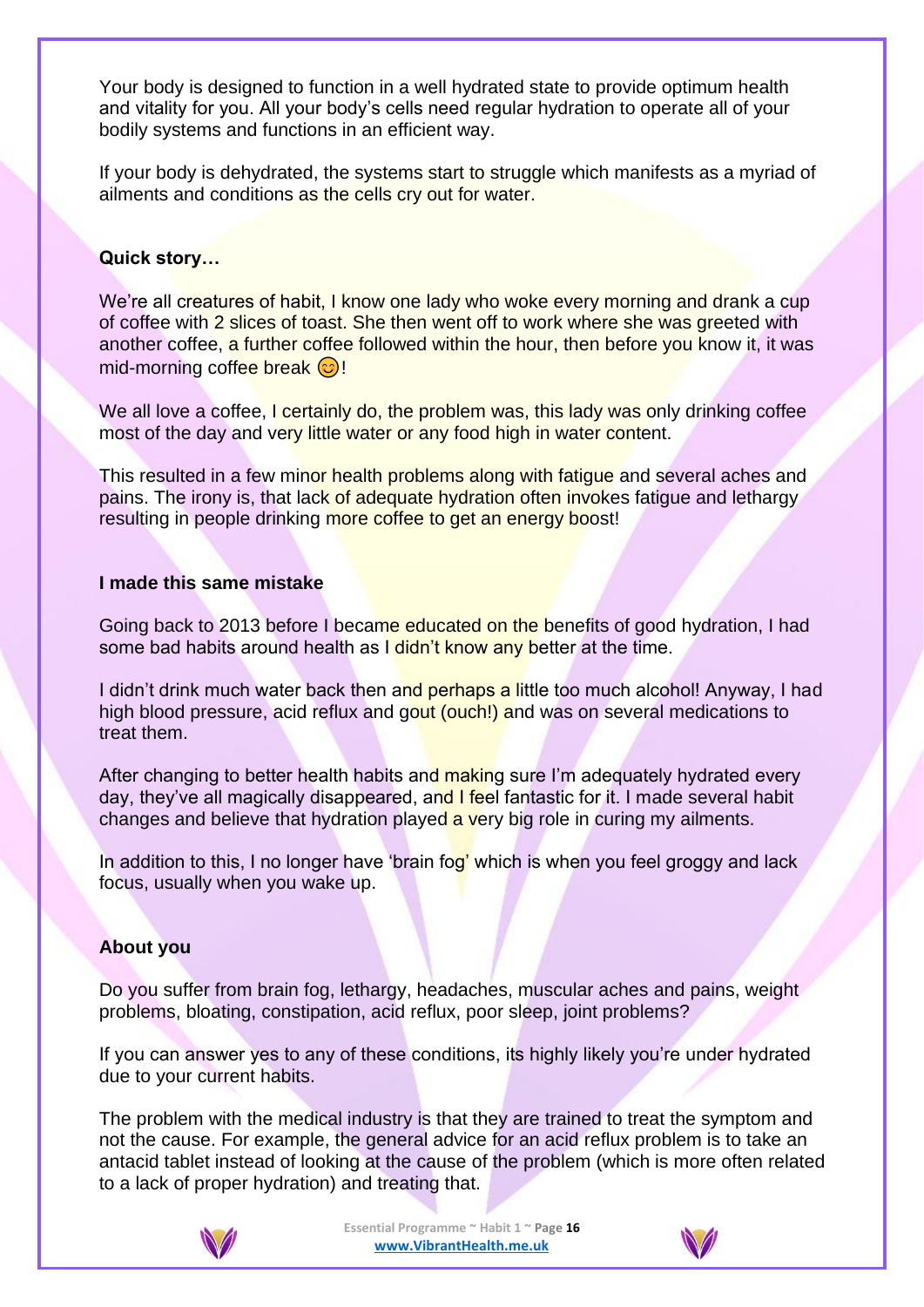It is very easy to neglect in today's fast paced world where we seem to live in a habit loop of say…tea/coffee, carbonated soft drink, energy drink, some alcohol etc…which all contain water. As previously mentioned, they all have a dehydrating effect, so you need to counter this with good hydration.

### **How much water should you drink daily?**

As a mid-fifties, UK based male measuring 1.83m, I drink (on its own) on a daily basis;

- 2.7 litres in Spring,
- 3.0 litres in summer,
- 2.7 litres in Autumn
- 2.2 litres in Winter.

This may seem a lot, but I find it very easy to do (habit) and it makes me feel super clean internally and super sharp mentally.

I'll give some recommended guidelines at the end of this section.

I also have a lot of food that is high in water content (includes a daily smoothie) as this is also important, so let's talk about that.

# **Food's high in water content (very important to know)**

Recent research into hydration has discovered that plant-based water (from fruits, vegetables, roots, and seeds) is even more hydrating than water. The reason is it's already purified, alkaline, full of nutrients/minerals and structured in a way that is easier for the cells in your body to absorb.

Adequately hydrating the cells of your body is what good hydration is ultimately about as they are the 'building blocks' that make up your body.

The water in food is known as structured water or gel water.

Food's high in gel water content:

**Vegetables** ~ Cucumber, Lettuce, Celery, Radishes, Tomatoes, Peppers, Spinach, Broccoli, Carrots, Brussel Sprouts, Cauliflower.

**Fruits** ~ Watermelon, Strawberry, Pineapple, Apple, Grapes, Blueberries, Grapefruit, Raspberry, Kiwi, Pears, Cantaloupe.

**Seeds** ~ Chia, sunflower, Hemp, Pumpkin, Flaxseed (although they are individually small, they hold far more gel water than you think).

**Other** ~ Ghee (a type of butter).

### **Anecdote**

In Chris McDougall's best-selling book 'Born to Run' he talks about a hidden tribe in the Sierra Madres desert called the Tarahumara, whose young men run 50-mile races for fun!



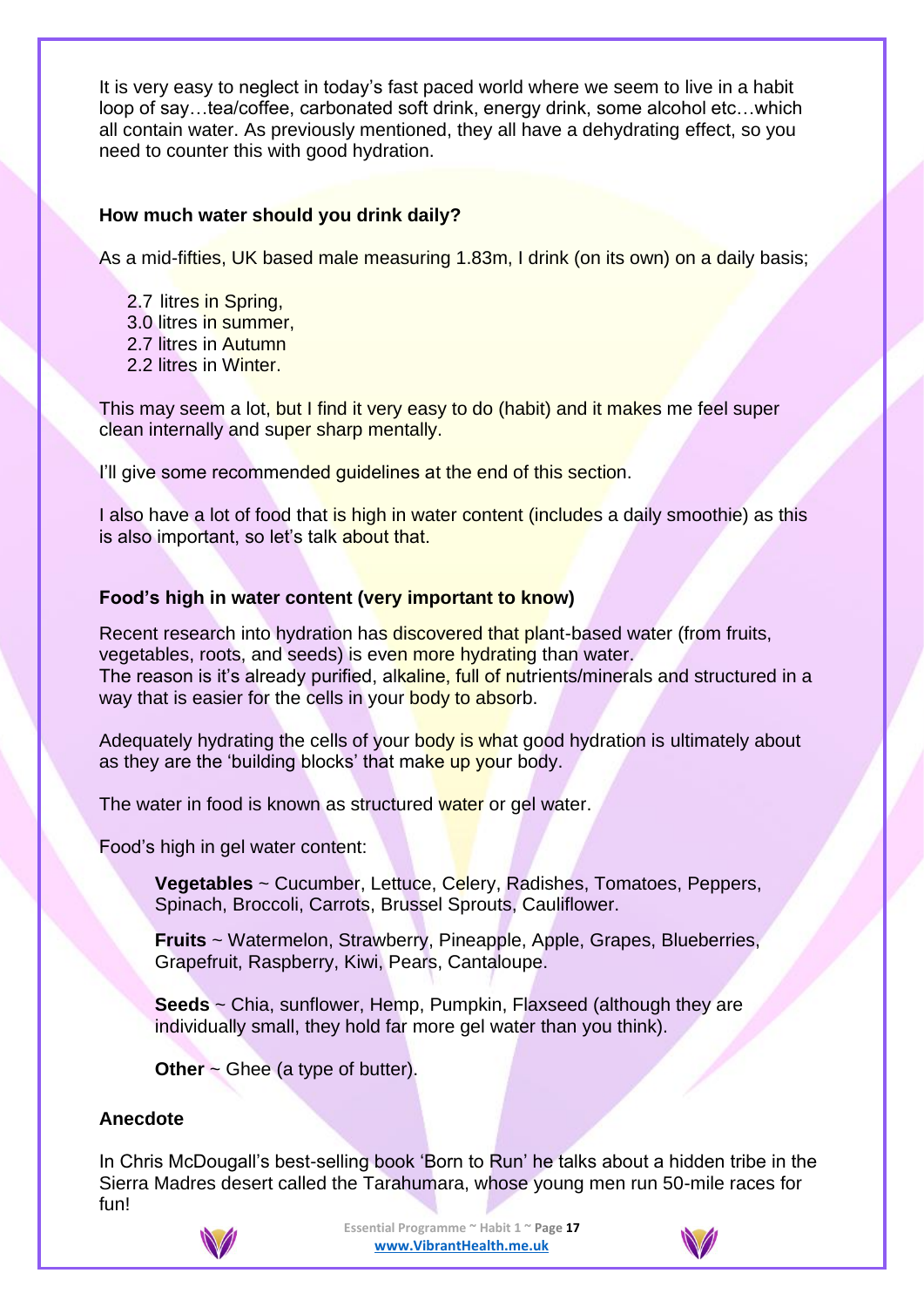They fuel themselves before the race with chia seeds and fermented corn beer and then carry a pouch of chia seeds whilst on the run. Not a drop of liquid water in sight!

### **Weight Problems?**

If you are overweight or have weight management problems, it could be that you are mistakenly confusing thirst signals from your body with hunger signals.

Adequate hydration is a pre-requisite for weight loss and it's highly recommended you drink a glass of water or two, before each meal.

### **Skin**

The largest organ is your body is your skin. Now I suspect you spend money on expensive skin creams to help feed and protect your skin?

To be blunt, its pure commercialism! You can achieve amazing skin just by good hydration as **it's an inside job**.

Although that may seem controversial, just think about what happens to a plum when it is dried out...it turns into a prune!

Wrinkles have a lot to do with dehydration! Keep well hydrated at all times to age better.

If you want to make your skin glow further (whilst saving money), I recommend trying natural coconut oil (cold pressed) which you can find in every supermarket. It is high in water content and full of nutrients, it is one of nature's little gems and it has multiple health benefits too (just google it).

# **Recommended Daily Habits**

- ✓ **Drink: 8oz – 16oz of water (1 or 2 standard glasses) when you get up each**  day, this will hydrate you after the dehydrating effects of sleep. In particular it will hydrate your brain which is very important for focus.
- ✓ **Drink: 8oz – 16oz (1 or 2 standard glasses) of water before each meal**, this will also help with weight management.
- **Drink: additional water** at any other time you feel dehydrated and need to quench your thirst.
- ✓ **Eat: some of the listed vegetables, fruits, and seeds** to top up with gel water, and/or blend some of the listed vegetables, fruits, and seeds into a nice smoothie.

# **Additional toilet beaks**

I'm astonished at the amount of people who respond with "I'll be going to the toilet all day if I drink all that water" as though it's a bad thing. Regular visits to the bathroom every 2 – 3 hours are what our bodies are designed to do to eliminate waste and promote good health.



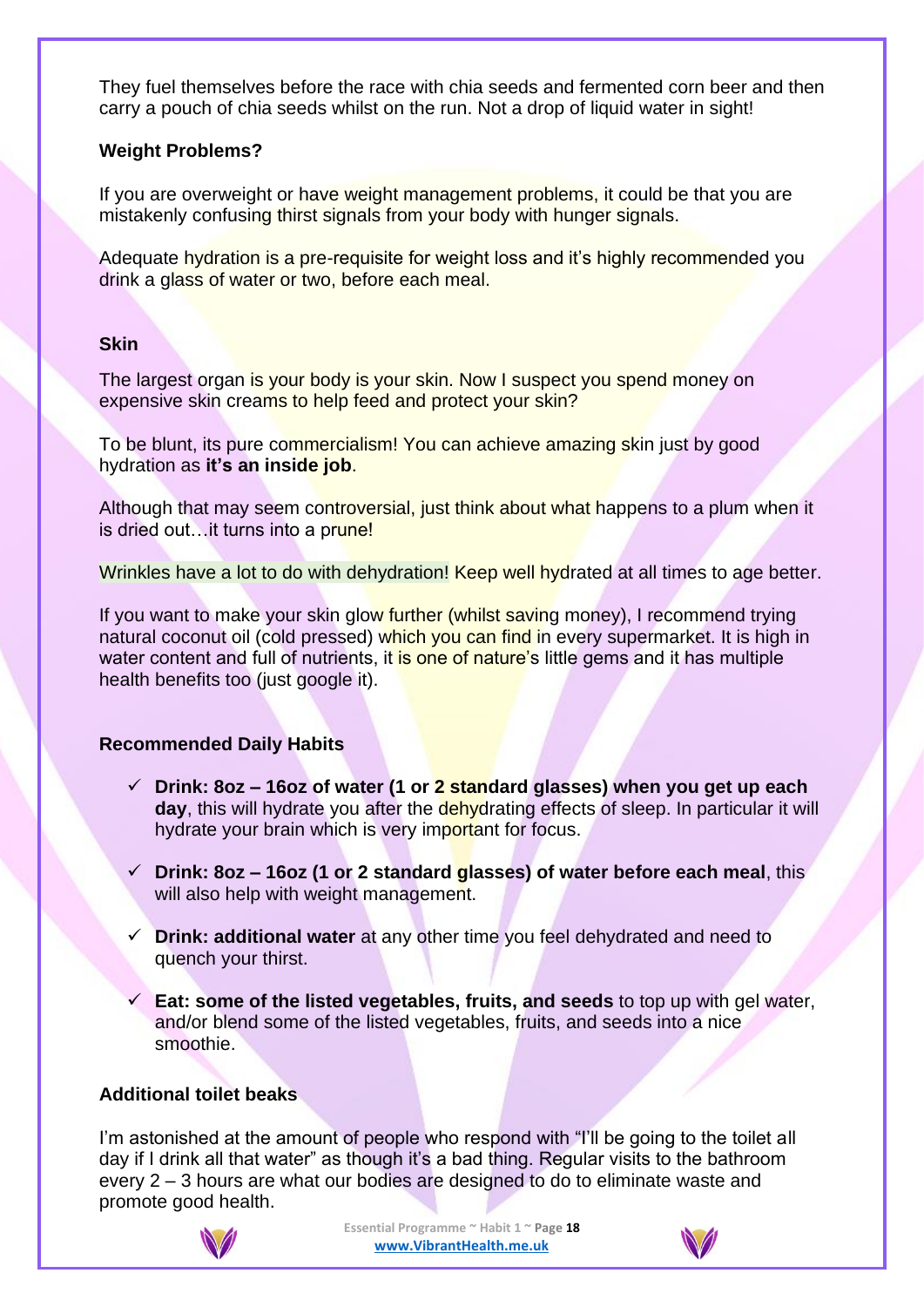It's only the bad habit of inadequate hydration that reduces the need for the toilet. If you worried about having to get up in the middle of the night to use the toilet, simply front load your water (i.e. drink more of it earlier in the day) and make sure you go just before bedtime.

### **Take salt too**

Another essential requirement for your bodies optimum health to get the minerals it needs, is regular salt intake. I recommended avoiding normal table salt and instead take either sea salt, Himalayan salt, or rock salt every day.

Take a pinch of it in a glass of water or smoothie, alternatively put a pinch directly on your tongue and wash it down with water. I put it in my daily smoothie and also take it separately with water each morning.

# **Useful links**

Book: **[Your Body's Many Cries for Water,](https://amzn.to/3b35KCp)** Dr Fereydoon Batmanghelidj

Book: **[Quench,](https://amzn.to/2wBwon6)** Dana Cohen MD, Gina Bria Web: [www.drdanacohen.com](http://www.drdanacohen.com/)

Web: [www.hydrationfoundation.org](http://www.hydrationfoundation.org/)

From the above listed links/books, you'll find multiple case studies of conditions that were cured by good hydration along with health boosting tips and suggestions.

# **Final word**

The benefits of optimal hydration are huge, from beating fatigue, losing weight, eliminating pains, combatting premature aging, the list goes on!

Fall in love with water and foods high in water content (gel foods), **your body will love you for it**  $\circledcirc$ **.** 

# **Recommended habit action steps**

- Start a daily adequate hydration routine immediately, using the recommended list on page 20 as a guideline.
- Getting into the habit of having water readily available by your side throughout the day (glass or water bottle).
- Experiment with different amounts of liquid water, different gel foods, timings etc, to figure what routine works best for you.

*Here's a Snapshot of the Full Vibrant Health Programme (the other 21 habits) ….*



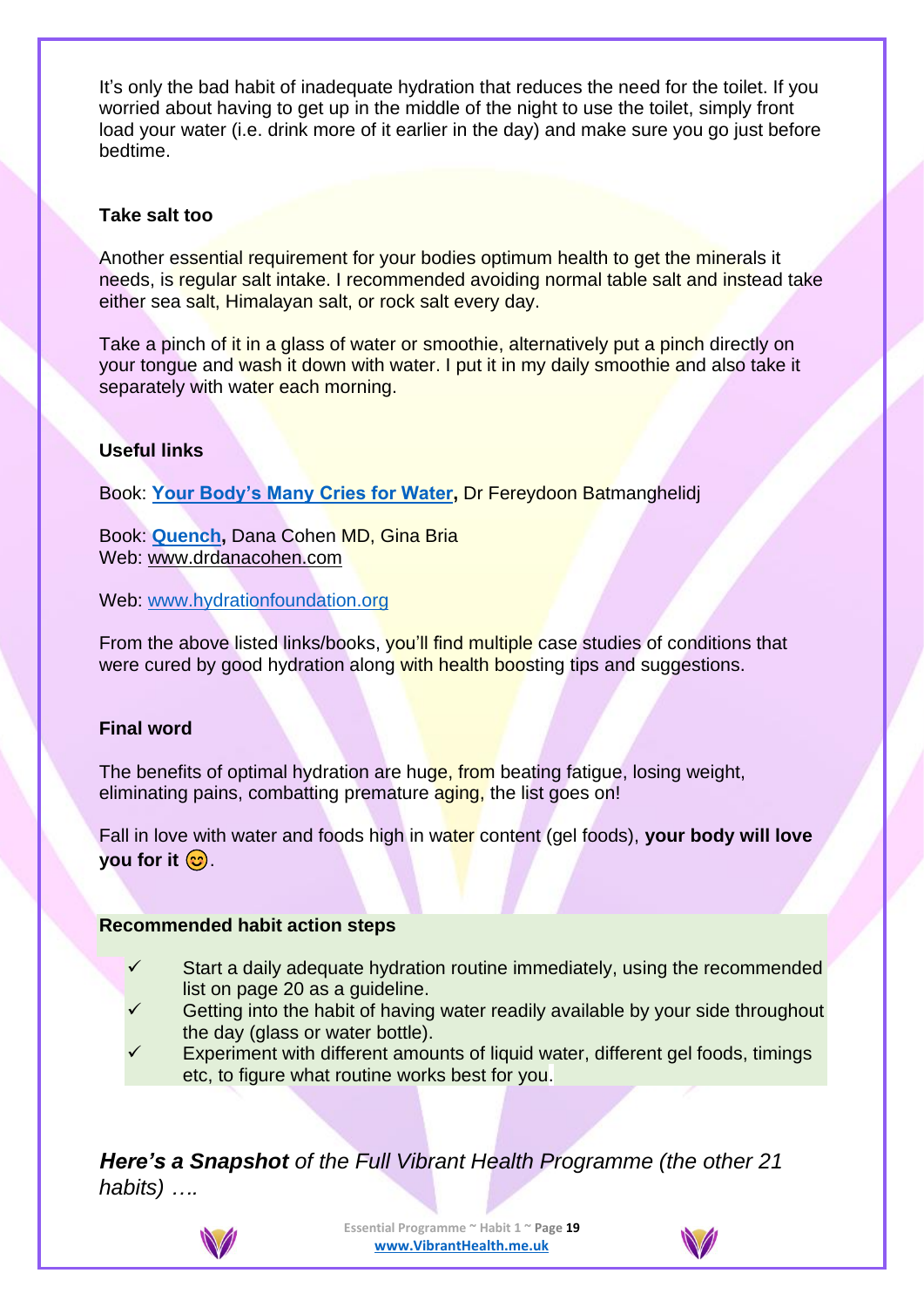# **Vibrant Health Essential Plan**

**The 11 Essential Habits…**

**Habit 1 ~ Enclosed** 

**Habit 2 ~ A beautiful gift from nature.** Utilising an unlimited source of healing energy to nourish your body and boost your immune system. Plugging into this free healing energy is very simple indeed, we've been doing this daily for over 5 years.

**Habit 3 ~ This one is weight loss/management heaven (c)!** Once you understand how your body's natural systems function best, you can work with them to aid weight loss/management and boost your immune system and general health. This has multiple benefits for you!

**Habit 4 ~ The gateway to relaxation & rejuvenation.** You unconsciously do this one already at times, however, when you put your focus on it and do it consciously, the stresses and strains of everyday life will just melt away  $\odot$ . Multiple health benefits!

**Habit 5 ~ Use this to fully recharge your body every single day** (2nd most important habit). This is the bedrock of good health and vitality that modern day life can play havoc with, if you're not careful. This will positively affect every area of your life when you adopt this with a bit of discipline.

**Habit 6 ~ Will make you feel great**  $\odot$ **. It's fun, very** natural and offers multiple health benefits from stimulating your immune system, effortlessly toning your muscles to filling your blood stream with endorphins.

**Habit 7 ~ Will supercharge your health and immune system.** This is paramount to give you a solid core for your health, vitality, and well-being. This is about taking good care of your inside, so it is reflected outwardly in your energy and vibration.

**Habit 8 ~ Will also fill you with lovely endorphins**  $\odot$ **.** From boosting your energy levels, making you feel positive about yourself to burning a few calories, this one has a multitude of health and well-being benefits for minimal effort (you can even do it whilst watching TV!).

**Habit 9 ~ This is a little bit of nirvana for you.** Combining relaxation and restoration, it will do absolute wonders for your physical, mental, and emotional well-being. We've included some audio bonus's so you can completely lose yourself in a beautiful way.

**Habit 10 ~ Is 'high grade' fuel to nourish your body.** If your body could communicate directly with you about its vital needs, to maximise your potential for vibrant health and wellbeing, this habit takes care of those very important needs.

**Habit 11 ~ Is the elixir of the gods**  $\bigcirc$ **!!** This one is the most uplifting, exhilarating, and energising habit you could possibly do! This is about connecting on the deepest level of your being. It will make you smile and put a twinkle in your eye when you do it!

# **Vibrant Health Advanced Plan**

### **The 11 Advanced Habits…**

**Habit 12 ~ Will help you step into your true power!** This will help you to build a solid core of mental strength with integrity. It will change the way you go through the world and people around you will notice! It is primary building block to creating a life of purpose, fulfilment, and joy.

**Habit 13 ~ Is the key to mental liberation!** As the most important advanced habit this will help you clear all that mental and emotional baggage that holds you back. This is the cornerstone of emotional and mental well-being to help you build the foundation to then do anything you wish.

**Habit 14 ~ Is the key emotional freedom.** This will help you to remove any anxiety & stress from your life within seconds! These very simple, yet very powerful tools (you'll master them in minutes), will help you remain calm, relaxed and in control, no matter what life throws at you.

**Habit 15 ~ Will help you nourish your soul and live authentically (very important indeed.** The real authentic you has many desires your heart longs to fulfil. This will help you discover/reconfirm what they are and structure your life around them to naturally express your heart and soul, so you live a life of inspiration, enthusiasm, and joy  $\odot$ .

**Habit 16 ~ This will magnify your self-belief and selfworth.** Going through life with a good level of self-belief will naturally open more doors for you. This habit will help you develop it and give you the tools to be able to instantly tap into it, whenever you need it. You'll feel powerful  $\odot$ !

**Habit 17 ~ Will make you feel fantastic and put a spring in your step!** This is the very foundation of feeling happy and full of zest for life (it will bring out your inner child). These simple actions will fill you with endorphins and positively rewire your brain to make you feel wonderful  $\bigcirc$ !

**Habit 18 ~ Will give you a natural pair of rose-tinted**  spectacles  $\odot$ . Building on habit 17, this will also help to rewire your brain to expect and attract the very best. Your energy levels and vibration will significantly increase, and you'll see the world very differently (in a very positive way).

**Habit 19 ~ Will help you attract what you truly want!** Working closely with habits 17 & 18, this one will not only rewire your brain but more importantly your body to naturally attract what you really want. The natural side effect is that you will feel wonderful (the more you do it, the better you feel)  $\odot$ .

**Habit 20 ~ Will nourish your soul and make you instantly feel good.** This very simple practise of deeply connecting will automatically raise your vibration and bring a constant supply of positive experiences into your life.

**Habit 21 ~ Will nourish your heart's desire to connect.** As social creatures we all have a deep psychological need to feel connected as humans as it is fundamental to our emotional and mental well-being. This will help you nurture and feel those deep connections you instinctively desire.

**Habit 22 ~ Will help you feel and attract more abundance!** Whether it is financial or intangible riches, these exercises will naturally help you **feel** more abundant and subsequently attract more of what you desire, to you.



**Essential Programme ~ Habit 1 ~ Page 20 [www.VibrantHealth.me.uk](https://www.vibranthealth.me.uk/essential-plan)**

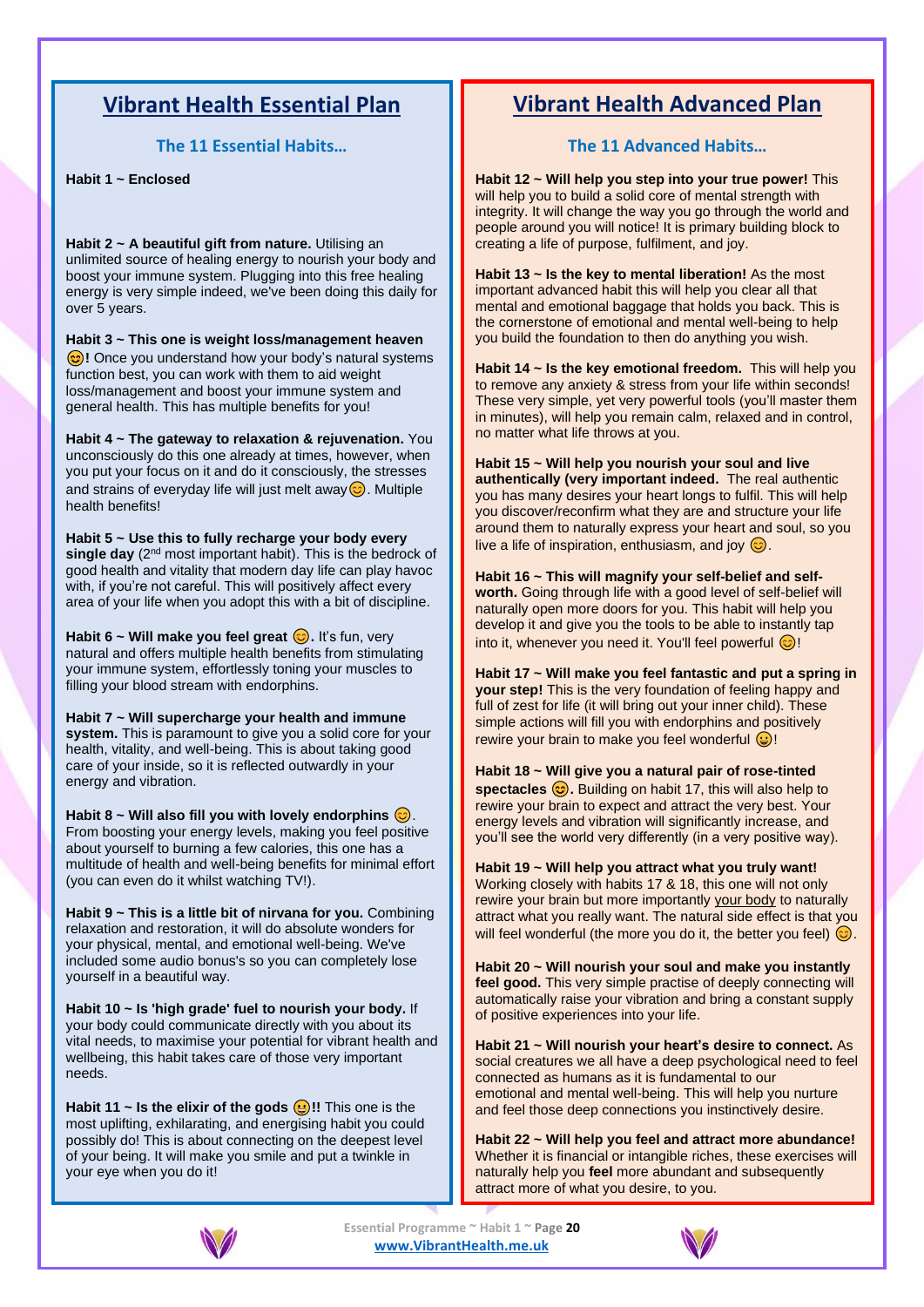# **The Rules for Being Human**

### **1. You will receive a body.**

You may like it or hate it, but it will be yours for life.

### **2. You will learn lessons.**

Life is a constant learning experience and everyday provides opportunities to learn lessons.

### **3. There are no mistakes, only lessons.**

Your development towards wisdom is a process of experimentation, trial, and error. Compassion is the remedy for harsh judgement of ourselves and others. Forgiveness is not only divine, it's also 'the act of erasing an emotional debt'.

### **4. A lesson is repeated until learned.**

A lesson will be presented to you in various forms until you have learned it. What manifests as problems, challenges, irritations, and frustrations are more lessons. They will repeat until you learn them, then you go on to the next lesson. To blame anyone or anything else for your misfortune is an escape and a denial; only you are responsible for you and what happens to you.

### **5. Learning lessons does not end.**

While you are alive, there are always lessons to be learned. Surrender to the rhythm of life, don't struggle against it. Be humble enough to always acknowledge your weaknesses and be flexible enough to adapt from what you be accustomed to.

### **6. "There" is no better than "here."**

When your "there" has become a "here", you will simply obtain another "there" that will again look better than "here."

### **7. Others are merely mirrors of you.**

You cannot love or hate something about another person unless it reflects something you love or hate about yourself. Be tolerant; accept others as they are and strive for clarity and self-awareness. Strive to truly understand and have an objective perception of your own self, your thoughts, and feelings.

### **8. What you make of your life is up to you.**

You have all the tools and resources you need. What you do with them is up to you. Take responsibility for yourself. Learn to let go when you cannot change things. Don't get angry about things.

### **9. Life is exactly what you think it is.**

You create a life that matches your beliefs and expectations. You get what you think about and dwell on most of the time, it is a precise universal law called the 'Law of Attraction'.

### **10. Your answers lie inside you.**

The answers to life's questions lie inside you. All you need to do is trust your instincts and your innermost feelings, whether you hear them as a little voice or a flash of inspiration.

**11. You will likely forget all this…but you can remember it whenever you want .**



**Essential Programme ~ Habit 1 ~ Page 21 [www.VibrantHealth.me.uk](https://www.vibranthealth.me.uk/essential-plan)**